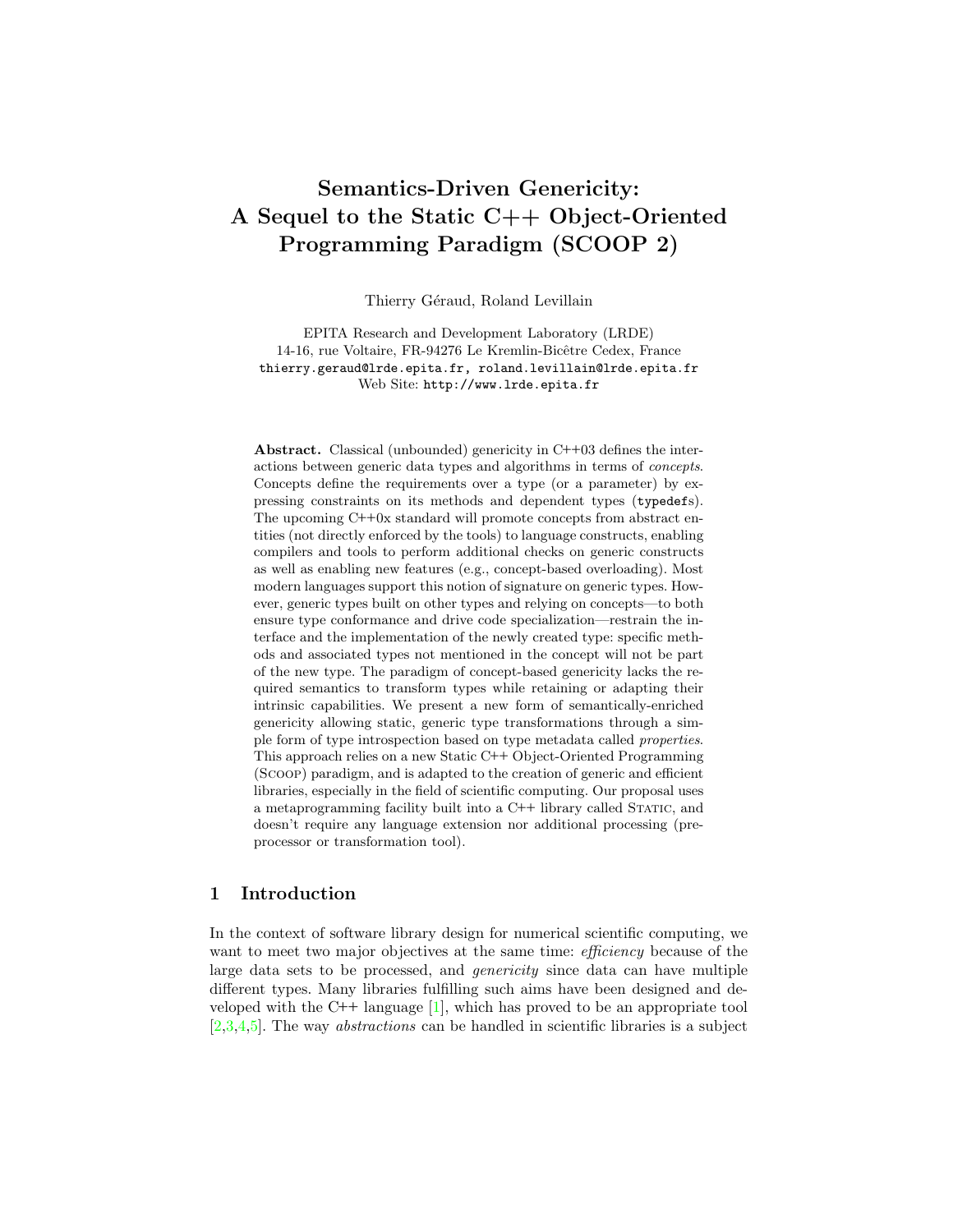of prime importance: practitioners mainly think about the entities of their domain in terms of abstractions, and consider implementation aspects in second place. A great benefit brought by the C++ language comes from the fact that it features multiple paradigms; as a consequence, it offers several solutions to design well-grounded scientific libraries where implementation classes are tightly related to properly defined abstractions.

The Generic Programming (GP) paradigm is classically presented as a means to achieve both efficiency and genericity in scientific libraries, leading to a strong decoupling between:

- structures, the different kinds of containers offered to represent data sets;
- values, the different types of elements that can be stored in structures;
- and algorithms, some non-elementary operations that are expected to run over data sets.

Schematically, providing  $S$  structure types,  $V$  value types, and  $A$  generic algorithms—i.e  $S + V + A$  entities—a library features  $D = S \times V$  different data sets (input types) and  $D \times A$  possible processing routines. Yet, another category of entities happens to be useful:

– data modifiers, such as views, adapters, decorators, wrappers, or any transformation applied on a single or several data sets to provide the user with "other" data sets than the primitive ones.

The obvious requirements over such modifiers are those we already have for the other entities. They shall not penalize performance at run-time. They also have to be generic, that is, they shall apply to as many data sets as possible. Therefore with M modifiers, the number of expressible data types becomes  $D^{(M^*)}$ . In addition to the efficiency and genericity requirements, their main property is the following: a modifier type is written once while being able to modify the data types it applies to, no matter the specificity of the original data types.

Some examples of such modifiers already exist. For instance, the Boost Iterator Library [\[6\]](#page-27-5) proposes a collection of "specialized adaptors." Though they do not directly apply on containers (data sets) but on iterators (data access), they affect the behavior of algorithms just like if the nature of the containers had changed. All iterators do not share the exact same interface, so the adapter classes have to handle this variability; thus, tag types are introduced in order to discriminate between the different abstractions of iterators. Given an iterator of type I, its tag can be retrieved through iterator\_traits<I>::iterator\_category, that is, an associated type enclosed in a traits class. When the result is random access iterator tag, we know that I satisfies the corresponding abstractions. An adapter class targeting the type I shall then rely on this piece of information to offer the appropriate interface and behavior.

In a generic library featuring many different abstractions, several of them being independent from some other ones, providing dedicated modifier classes on a per-case basis is clumsy. We really need a very general mechanism to easily design these classes whose main characteristic is that they should be highly adaptable.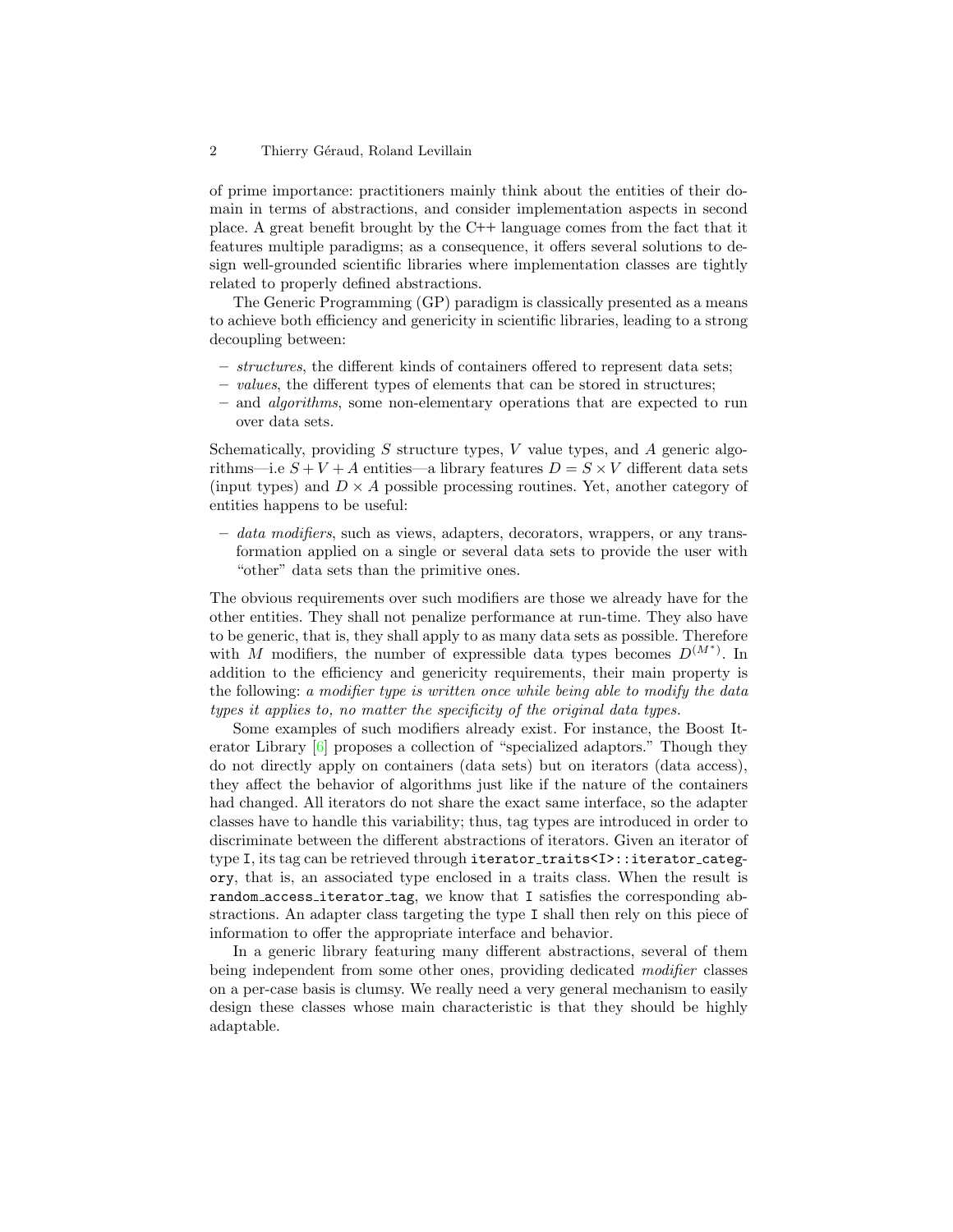To address these problems, we have extended the Static C++ Object-Oriented Programming (Scoop) paradigm presented in [\[7\]](#page-27-6). The need for this paradigm comes from the development of two numerical scientific computing libraries, namely OLENA  $[8,9]$  $[8,9]$  for image processing and VAUCANSON for finite automata manipulation [\[10,](#page-27-9)[11\]](#page-27-10). Scoop 1 proposed an approach mixing classical Object-Oriented Programming (OOP) and GP, but no support to implement generic modifiers. This lack finds its origins in the limitation of existing paradigms. To allow the creation of generic modifiers, we propose to reverse classical OOP, by introducing the idea of properties within the second version of Scoop. While OOP is a top-down process (upper classes imposes type constraints on lower classes), properties spawns a bottom-up mechanism: concrete classes express a kind of signature from their properties, which is used to select the abstractions they conform to, and possibly, retrieve automatically some implementations based on user-written rules.

This paper is structured as follows: first, we introduce the idea of properties by studying existing GP-based paradigms in [Section 2.](#page-2-0) Then, we present the Scoop 2 paradigm [\(Section 3\)](#page-5-0), and a component to apply it to generic libraries, STATIC [\(Section 4\)](#page-20-0). We compare our approach to existing work in [Section 5.](#page-25-0) [Section 6](#page-26-0) concludes.

# <span id="page-2-0"></span>2 The need for properties

This section compares various approaches to express generic programming in the C++ language, and draws a first conclusion on the current GP techniques with respect to the implementation of generic modifiers: these paradigms fail to meet our expectations. A proposition introducing the concept of properties is then presented.

### 2.1 Classic genericity: C++03

In contrast with OOP, generic programming does not require class inheritance but heavily relies on parametric polymorphism thanks to the  $C++$  template keyword. Libraries built with GP  $[2.5,12.4]$  $[2.5,12.4]$  $[2.5,12.4]$  are efficient since the run-time cost of virtual methods is avoided; furthermore, methods code can be inlined which allows the compiler for extra optimizations. Abstraction interfaces are not mapped into source code but are described in documentation. The relationship between implementations and abstractions is implicit: an implementation class just has to provide what is required by its abstractions.

### <span id="page-2-1"></span>2.2 Concept-based genericity: C++0x

With the evolution of the C++ Standard, programmers will benefit from the introduction of the concept keyword into the upcoming  $C+0x$  proposal [\[13\]](#page-27-12) in order to materialize into source code a set of requirements over types, a feature present in popular modern languages [\[14\]](#page-27-13). For instance, an abstraction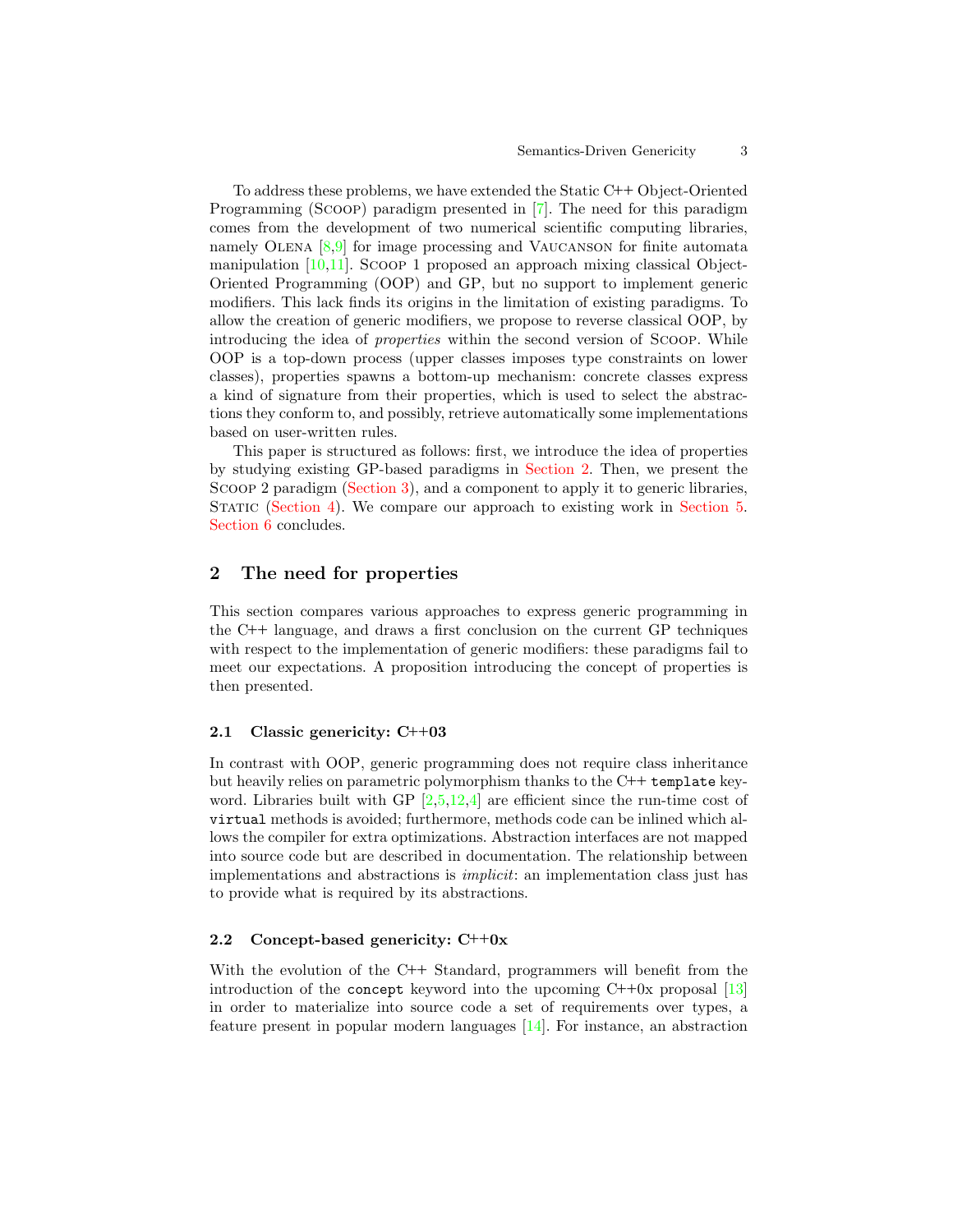interface could be mapped into a  $C++0x$  concept and, given a generic algorithm a parametrized function—this concept could be used to define a constraint over eligible parameters. This evolution thus preserves all the benefits from "classical" generic programming while enhancing code expressiveness, program safety, and design capabilities. With the advent of concepts comes the notion of whereclauses, a language construct to enforce a set of requirements using concepts on a type. Where-clauses allow a new form of function overloading based on concepts, which greatly enhances algorithm specialization [\[15\]](#page-27-14).

Though we will have to wait for the next C++ standard to be able to manipulate concepts as entities of the language, there are already tools partially reifying concepts for C++03 [\[16\]](#page-28-0). They help to enforce early conformance of types to the concepts they model, and provide better error messages. Likewise, a form of concept-based overloading is possible with  $C++03$  [\[17\]](#page-28-1). However, these techniques have less expressiveness and are less robust than their future  $C++0x$ counterparts.

### 2.3 Mixing Genericity and OOP: SCOOP 1 (using C++03)

In [\[7\]](#page-27-6) we proposed a solution to translate a classical, hence dynamic, OOP class hierarchy into a *static* one. Put shortly, SCOOP 1 is a mix between OOP and GP in order to take advantage of both worlds. From OOP it borrows inheritance so that interfaces are explicitly defined as classes; Scoop then allows for code factoring, even if some definitions (methods or associated types) are still unknown and deferred to sub-classes. From GP it keeps efficiency since all classes are parametrized and statically resolved. Technically speaking Scoop 1 is based on a generalization of the Curiously Recurring Template Pattern [\[18\]](#page-28-2). The main difference between Scoop 1 and C++0x GP is that the relationship between a concrete class and an abstraction is explicit with the former (as in OOP), whereas it is *implicit* with the latter.

### 2.4 Limitations of these approaches

The main difficulty of implementing generic modifiers comes from handling specificity. To illustrate our point, let us consider a modifier class that acts as an adapter. For instance, in the C++ standard library the class template std::queue is an adapter over an underlying sequence. Some eligible type C for the sequence can be std::list<T> (doubly linked list) or std::deque<T> (double-ended queue), T being the queue element type. Let us imagine that this queue type is a modifier. Under this assumption, its interface can provide a random access facility to queue elements if and only if C already features this same facility. That is the case when C is a deque but not when it is a list. The interface of queue<T,C>, and its related code, thus depends upon the interface of its parameter C. With current C++,  $std$ ::queue<T> is not a modifier, and it masks the interface of T. This is an artifact of classical genericity that we call restraining genericity.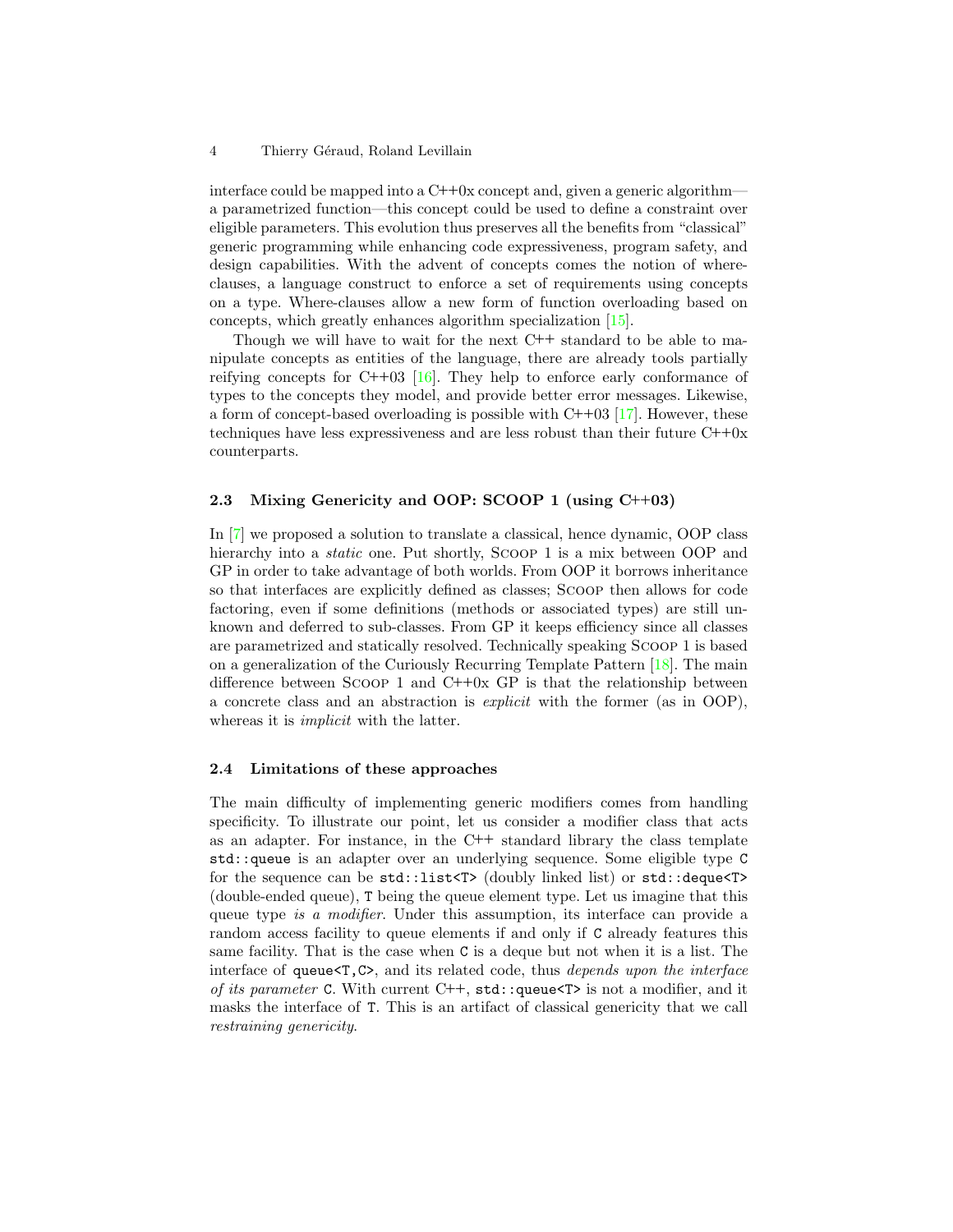The first restriction imposed by modifiers is that they prevent the use of inheritance as a means to build upon an existing type. Modifiers are much more generic than sole decorators or proxies: they shall allow any transformation from a generic (and equipped) type, including changing its interface (and therefore its implementation). Let us consider an example from the domain of image processing: if we create a transformation flattening a 3-dimensional image to a 2-D one (i.e., a generic modifier reducing the dimension of a generic 3-D image type), we need to adjust the interface of the image type with respect to the type of points, the type of the grid, etc. (i.e, translate them to their 2-D counterparts).

This example shows that Classical GP is too limited to implement modifiers. Moreover, it seems the new features of C++0x evoked in [section 2.2](#page-2-1) will not suffice to implement modifiers directly either: using a type T conforming to a given concept C to create a new type U will not take into account the specific part of the interface of T absent from C if T models in fact a refinement of C (i.e., a sub-concept). Likewise, Scoop 1 type transformations are only limited to a fixed type signature. In any case, there is no automatic way to retrieve default implementation while transforming types, based on a given interface (no static introspection mechanism).

The main idea of this paper is that type transformations should be available as a GP feature, and require an extended generic programming paradigm to be implemented.

More generally, though templates offer useful static metaprogramming tools in C++, the language itself lacks a general-purpose static meta-programming facility, like complete static introspection or a meta-object protocol [\[19\]](#page-28-3).

Some modern languages like Java and  $C#$  offer a *dynamic* introspection mechanism, but this is a different service: we are looking for a static means to interact with the compilation process. For instance, the C++ language does not provide a actual means to inspect the typedefs of a class, though this information is required to create non-trivial type transformations.

#### 2.5 Semantics-driven genericity

Modifiers should therefore perform some kind of static introspection on the transformed type, to acquire information on its interface and its implementation. This work will be performed by metaprogramming algorithms  $[20]$ , so the information has to be encoded as types.

One cannot easily extract information from a  $C++$  program without an external tool, in order to perform type transformations. Thus, the programmer has to provide the compiler with some information characterizing the very nature of the type to be transformed. With well known template-based static metaprogramming techniques, the compiler will be able to both fetch information form the type (rather than inspect it) and even rely on existing implementations through a delegation mechanism. The idea is that abstractions should be able to express the requirements of type transformations on data using properties, that is, parameters depending on the exact type of the implementation class. They should therefore be part of the definition of concrete classes of the hierarchy.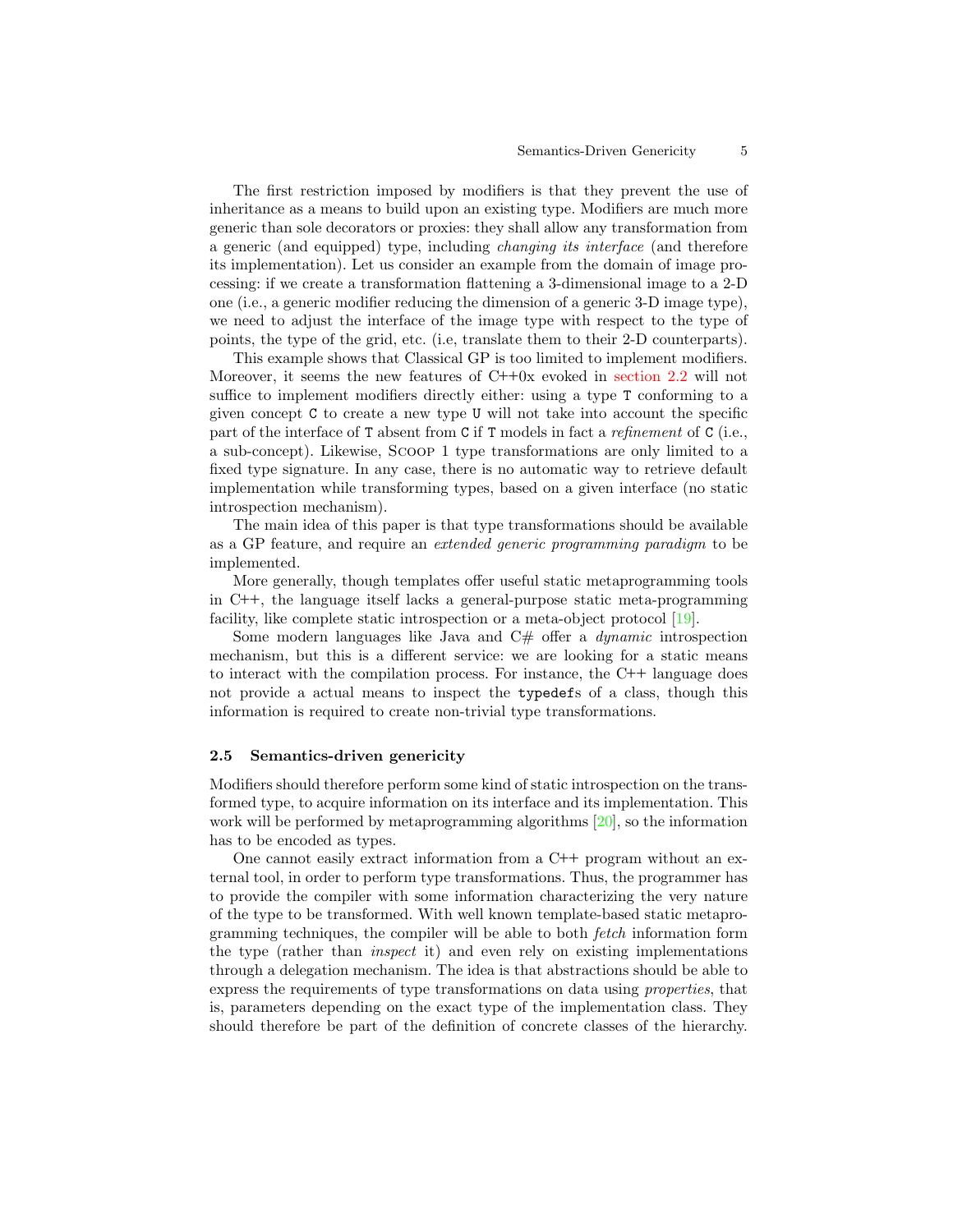This separation lays down a first issue in C++, as it introduces a recursion in the definition of a class: a concrete class needs to build its super classes first; but these super classes, also used to represent the abstractions modeled by the concrete class, depend on types defined in the concrete class.

We must first recall that the solution cannot solely rely on direct inheritance from the transformed type: as the semantics of the transformation does not always allow it. For instance, given a 3-D image of type T, it would be tempting to define a slice (a 2-D image) of an object of type T as an instance of a subclass of T: a slice of a 3-D image is indeed a 2-D image; a 2-D image, however is not a 3-D image, and has a different interface. Nevertheless, inheritance is the only usual way to have a type U automatically retrieve (a part or all of) the implementation of a type T in C++. Therefore we propose a programming paradigm based on

- a split pattern, with abstractions expressing concepts using abstract types (depending on the exact type of the model) on the one hand; and implementations classes on the other hand;
- a set of properties attached to any concrete class of the hierarchy, used to give a "value" to the expected types in the signature of routines of abstractions. Properties add semantics from the target domain (e.g., image processing) to data types, and are used to automatically drive the inheritance relationships from concrete classes to the right abstractions;
- a delegation mechanism to automatically retrieve implementation from a delegatee to create generic type transformations.

These ideas are the heart of the Scoop 2 paradigm, which enriches the semantics of a library: qualifying a type with is properties and using them to retrieve both interfaces and implementations statically augment the expressiveness of the language.

# <span id="page-5-0"></span>3 The SCOOP 2 paradigm

SCOOP (standing for *Static C++ Object-Oriented Programming*) is a programming paradigm that addresses common issues raised in the context of generic and efficient programming. Its first version has been described by Burrus et al.  $[7]$ , and was used to build the OLENA generic image processing library  $[8]$ , version 0.10. This section presents the second version of the paradigm, which has been design for the forthcoming OLENA library [\[21\]](#page-28-5).

Scoop 2 has been developed primarily to fulfill the needs of designers of scientific computing libraries (especially Olena and Vaucanson), where genericity and run-time efficiency are fundamental.

Because the paradigm has an impact on the design of the software, Scoop 2 aims mainly at building new libraries. However, one can use it within an existing code base, either non intrusively (by wrapping existing data structures), or intrusively, by modifying existing code. We have successfully applied the first approach to a subset of the standard C++ library (some containers and algorithms), as a proof-of-concept of Scoop 2 [\[22\]](#page-28-6).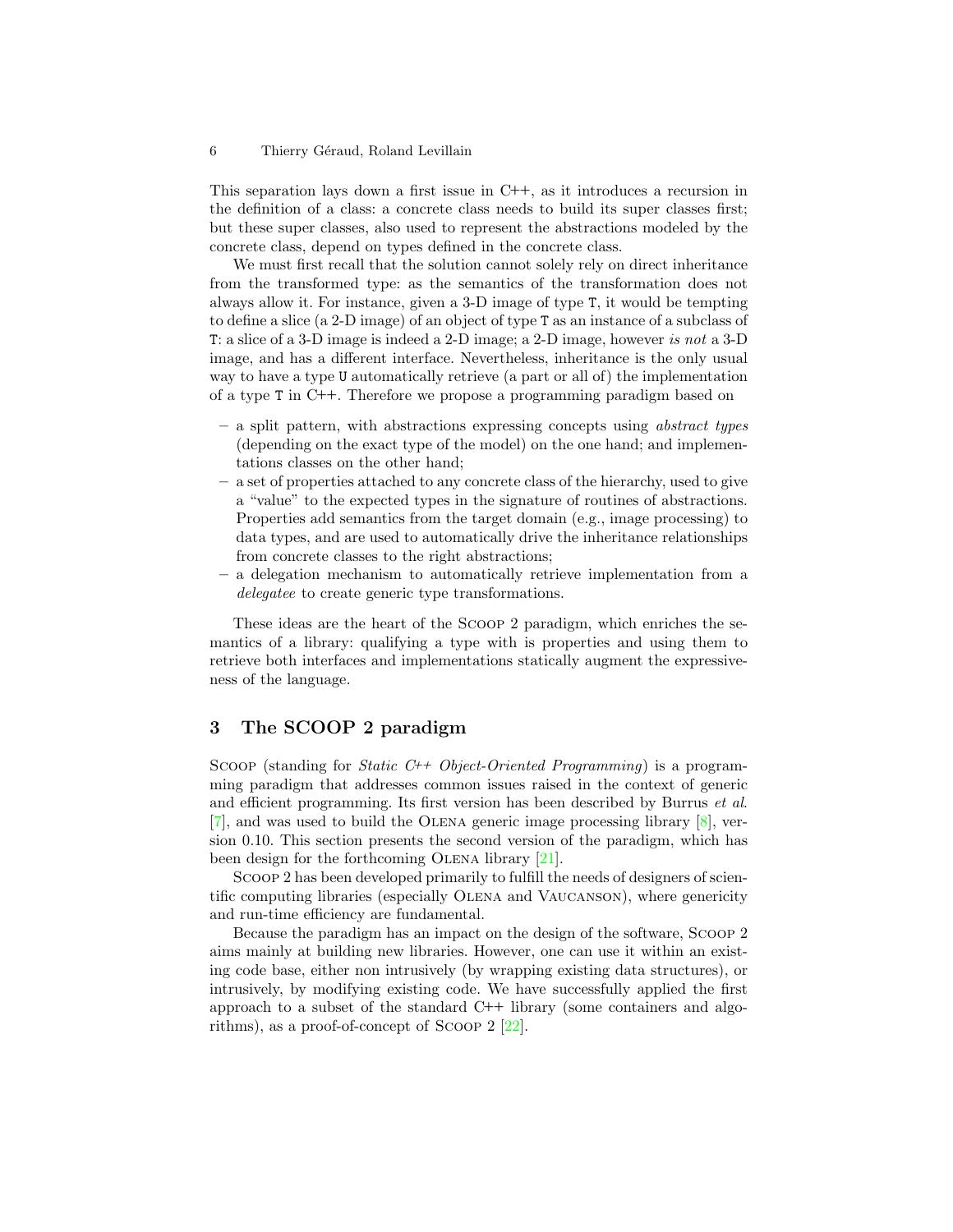#### Semantics-Driven Genericity 7

One of the main advantages of Scoop 2 is that this paradigm is expressed directly in the host language  $(C^{++}$  to be specific), hence it doesn't require any software tool other than a compiler complying with the ISO/IEC C++ Standard [\[1\]](#page-27-0). Nevertheless, to both formalize the implementation of the paradigm and factor out the development among clients, we propose a library providing a part of the facility used to apply the paradigm: types and metaprogramming algorithms. This component is called STATIC, because most of its code is used to create socalled static class hierarchies, where the exact type of every object is known at compile-time, replacing dynamic dispatch of method calls with static ones and allowing some form of static class introspection. STATIC is built upon METALIC, another library delivering basic C++ template metaprogramming tools (manipulation of types as values, logic on types, static if and switch statements on types expression, typedef lookup, etc.). METALIC shares similar goals with Loki  $[23]$  and the Boost MPL library  $[24,25]$  $[24,25]$ , and could be replaced by these libraries in a future implementation of STATIC. Notably, the atomic conformance check technique (for typedef introspection and subtype checks), based on SFINAE and sizeof, is from Loki  $[23, \text{ section } 2.9]$  $[23, \text{ section } 2.9]$ . [Section 4](#page-20-0) is dedicated to STATIC. Please note that unexplained elements from examples illustrating STATIC uses (figures [4,](#page-10-0) [6](#page-12-0) and [8\)](#page-19-0) are addressed in later parts of the article to enhance readability. Their object is basically to show how STATIC client code reads, as these samples are actual code.

#### 3.1 Organizational Considerations

The design of Scoop determines the roles of people taking part in a Scoopbased library project. We can classify these actors in a taxonomy of four categories.

- Simple Users For this kind of actor, the components provided by the library (data types and algorithms) are sufficient to solve a problem of the applicative domain. A Simple User thus just assembles components and knows nothing about the library internals.
- Designers This actor designs new algorithms, so he extends the number of algorithms  $(A)$ .
- Providers This actor provides the library with new data structures, hence he increases the number of data structures  $(S)$ , and possibly the number of value types  $(V)$ .
- ARCHITECTS At the opposite of SIMPLE USERS, this category of actors is mainly concerned by the library internals.

A fifth category, maintainers, contains people in charge of the low-level components above which the library is built. As they are not directly related to the library, their role will not be covered in this section.

The programming skills expected from an actor to enter one of those categories usually go increasingly from SIMPLE USERS to ARCHITECTS; fortunately, the size of the population of those categories follows an opposite trend. However,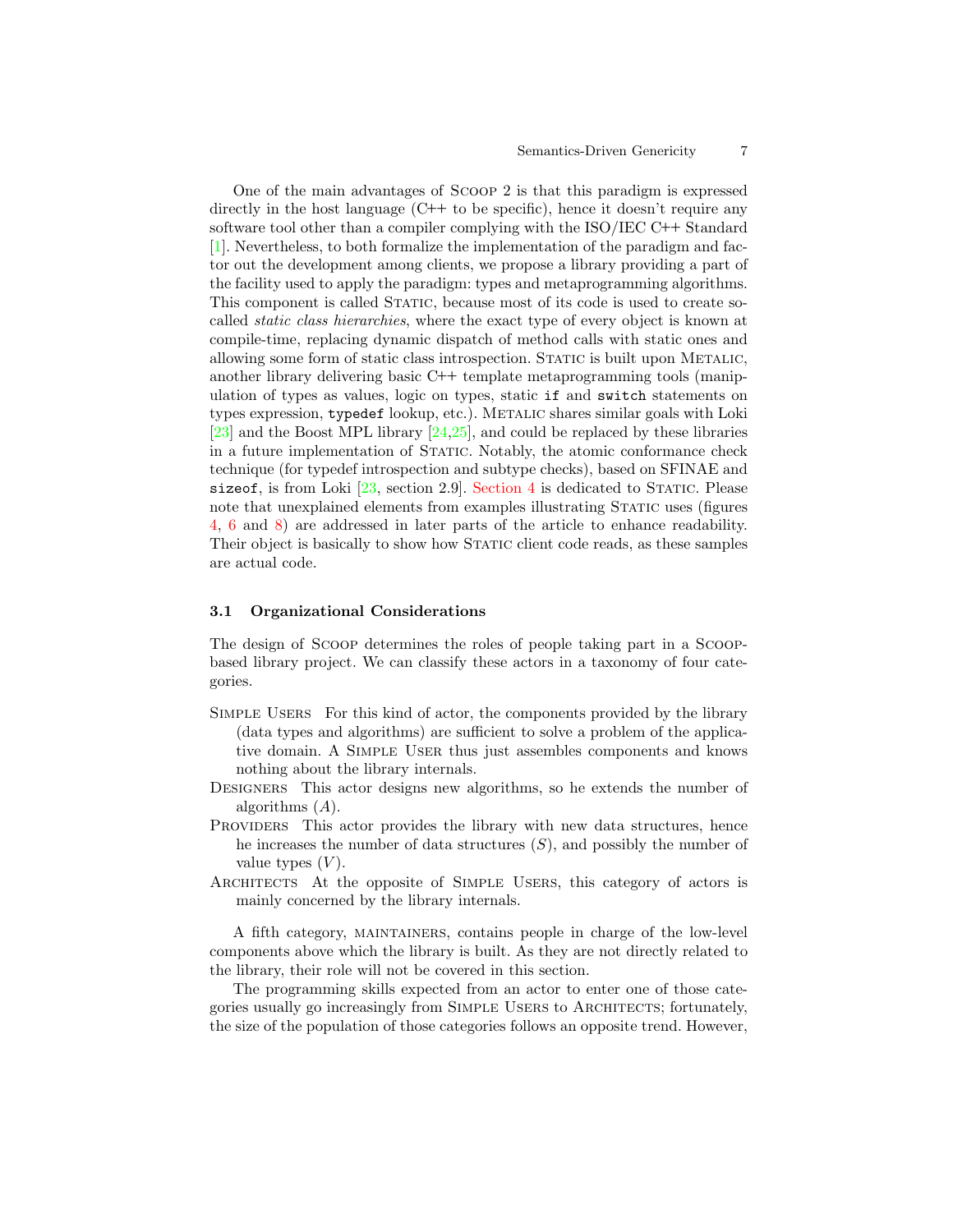

<span id="page-7-0"></span>Fig. 1. Components and actors in a Scoop 2-based project. The vertical layout represents the dependencies between components: a component located on top of another depends on the latter.

as a matter of fact in the context of scientific libraries, a lot of people are involved in designing algorithms and there are a lot more Designers than Providers. A quality criterion for libraries is that the compliance between algorithms and data should be maximal. Having also in mind the notions of reusability and extensibility, this criterion has two consequences that respectively fall in the hands of Designers and Providers. [Figure 1](#page-7-0) summarizes the roles of each user.

# 3.2 Key concepts of the design

Scoop 2 is to be used to build libraries composed of generic algorithms (as function templates) and generic data structure (as class templates). Conceptually, Scoop 2 pays more attention to the data aspect than many other generic library designs. Indeed, a lot of these libraries draw their generic orientation from their algorithms, and data structures are often considered as mere models of the concepts used by these algorithms. Although these libraries provide means to extend data structures through adapters or wrappers [\[2,](#page-27-1)[12](#page-27-11)[,26\]](#page-28-10), these approaches benefit little or nothing from the generic strategy (from the reusability and factoring point of view): adapters and wrappers are generally not meant to be combined.

### 3.3 Data structures

The developer of the library shall organize the various entities of the domain in categories. For instance, a generic image processing library would comprise categories such as image, point, neighborhood, etc. For each category of data structure, Scoop 2 invites the Designer to create two class hierarchies: one for the abstraction(s) (reified as "concepts" in  $C++0x$ ) and one for the implementation(s). Following the previous example, corresponding abstractions for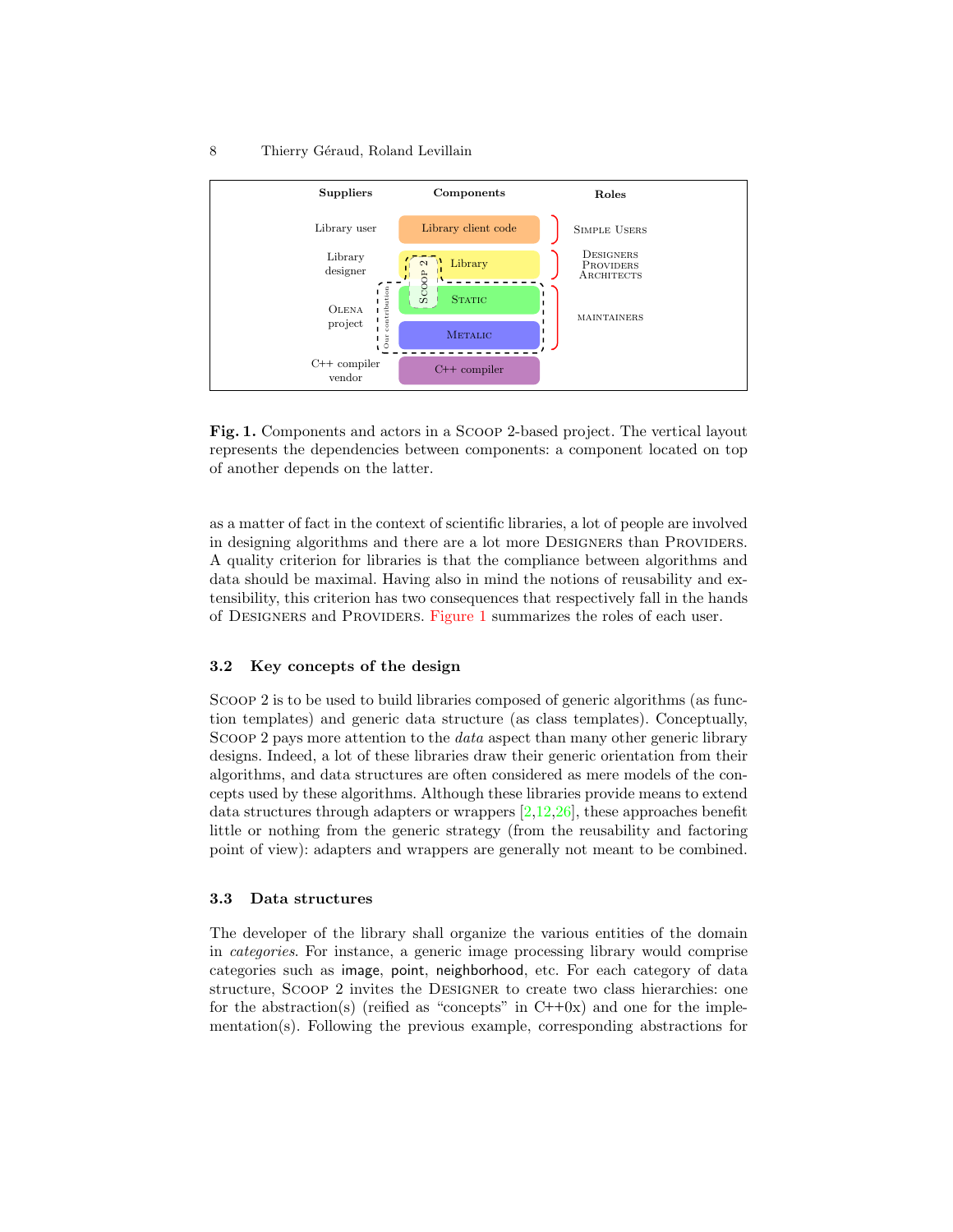the category image would be Image2d, Image3d, BinaryImage, ColorImage, MutableImage, etc.

- Hierarchy of abstractions Concepts are expressed as abstract classes in the paradigm. Although the upcoming C++ Standard is to propose concepts as actual language constructs  $[13]$ , these are not powerful enough to fully support Scoop 2. "Concepts-as-classes" is notably a requirement of the delegation mechanism of the paradigm (see [3.3\)](#page-16-0). The hierarchy is used as a means to organize the concepts according to their acquaintances (refinement, orthogonality, exclusion). The generalization relationship mimics a refinement in this hierarchy. Abstractions are detailed in [3.3.](#page-9-0)
- Hierarchy of implementations Actual data structures are organized in class hierarchies, which serve to factor implementations. Data types are either primary (not relying on any other data type of the same kind) or composed (aggregating one or more objects of the same kind). In the latter case, the paradigm uses a powerful delegation mechanism allowing type transformations and retaining the semantics of the original type, a claim brought up in [Section 2.](#page-2-0) [Section 3.3](#page-9-1) gives more insight on implementation hierarchies.

Both hierarchies can be extended independently. This is immediate for implementations, thanks to inheritance—and because properties are automatically inherited, thanks to STATIC (see section  $4.3$ ). Inheritance allows an extension from the bottom of the hierarchy, which fits with the location of implementations within the whole class diagram. However, things get a little trickier when it comes to abstractions, as existing implementations might already inherit from them. Extending an abstraction hierarchy a *posteriori* requires some equipment to allow a form of declarative inheritance and have implicit links between implementation and abstraction be extended non intrusively.



<span id="page-8-0"></span>Fig. 2. An example of Static hierarchy unfolding.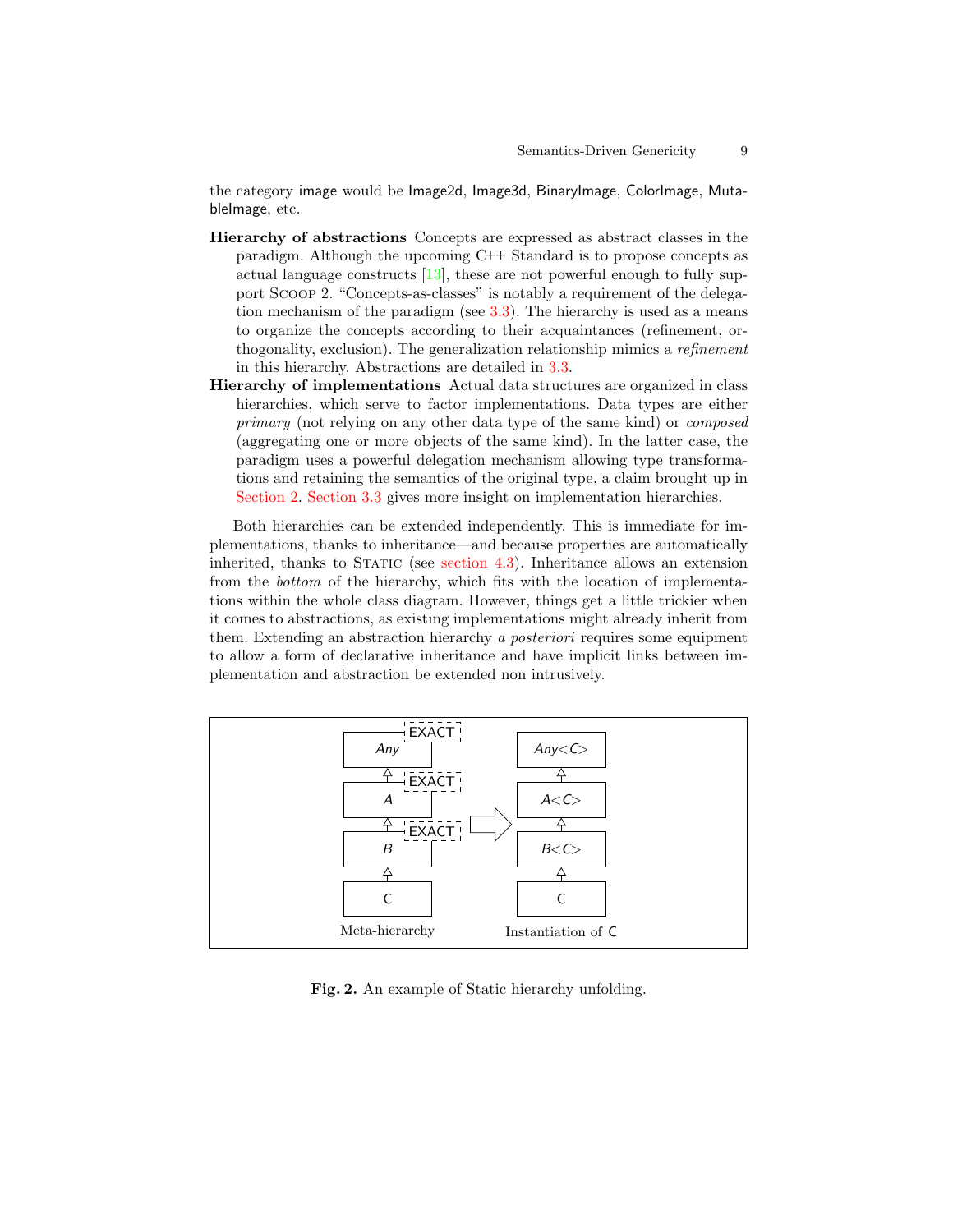<span id="page-9-1"></span>Implementation hierarchies Implementation classes are templates organized in hierarchies using only single inheritance (though the paradigm can be extended to support multiple inheritance). Class hierarchies follow a generalization of the Curiously Recurring Template Pattern (CRTP) [\[18\]](#page-28-2). In the Generalized Curiously Recurring Template Pattern (GCRTP) [\[7\]](#page-27-6), each derived class pass its type as parameter to its super class recursively, so that every super class knows the exact type of the object. (see [Figure 2\)](#page-8-0). The idea of GCRTP was previously evoked by Veldhuizen [\[20\]](#page-28-4).

STATIC comes with a top-level class Any to make the integration of the GCRTP easier, and a routine exact returning a pointer with the exact type of an object, allowing static dispatch of method calls. GCRTP-based hierarchies are known as static hierarchies. [Figure 3](#page-9-2) gives an example of such a hierarchy. The implementation of Any is addressed in [section 4.2.](#page-21-1)

```
// Abstractions .
template <typename Exact>
struct A : public Any<Exact> {
  // Static dispatch
  void m () { exact (this)->impl_m (); }
};
template <typename Exact>
struct B : public A < Exact > {<br>// Static dispatch.
  void n () { exact(this) ->impl_n (); }
};
// Implementation .
struct C : public B<C> {
  // Implementations of m() and n().<br>void impl m() f /* ... */ }
  void impl_m () { /* \ldots */void impl_n () { /* ... */ }
};
```
Fig. 3. An example of static hierarchy.

<span id="page-9-2"></span>The paradigm relies on properties, which determine the nature of data structures of the library and to which abstractions they conform—or, in other words, which concepts they model. The link between implementations and abstractions can be either explicit (thanks to traditional inheritance; this approach is similar to using a concept map in  $C++0x$ ) or implicit (computed at compile time from the properties of the structure). [Section 3.3](#page-13-0) elaborates on this subject. These properties are expressed for each class as virtual types (see [3.3\)](#page-14-0). In the following, we call Scoop classes the types that are part of a Scoop static hierarchy. [Figure 4](#page-10-0) shows some SCOOP classes from the OLENA library.

<span id="page-9-0"></span>Abstraction hierarchies Scoop 2 uses classes to reify abstractions, the entities which express the concepts of the library. These classes are akin to Java interfaces, in the sense that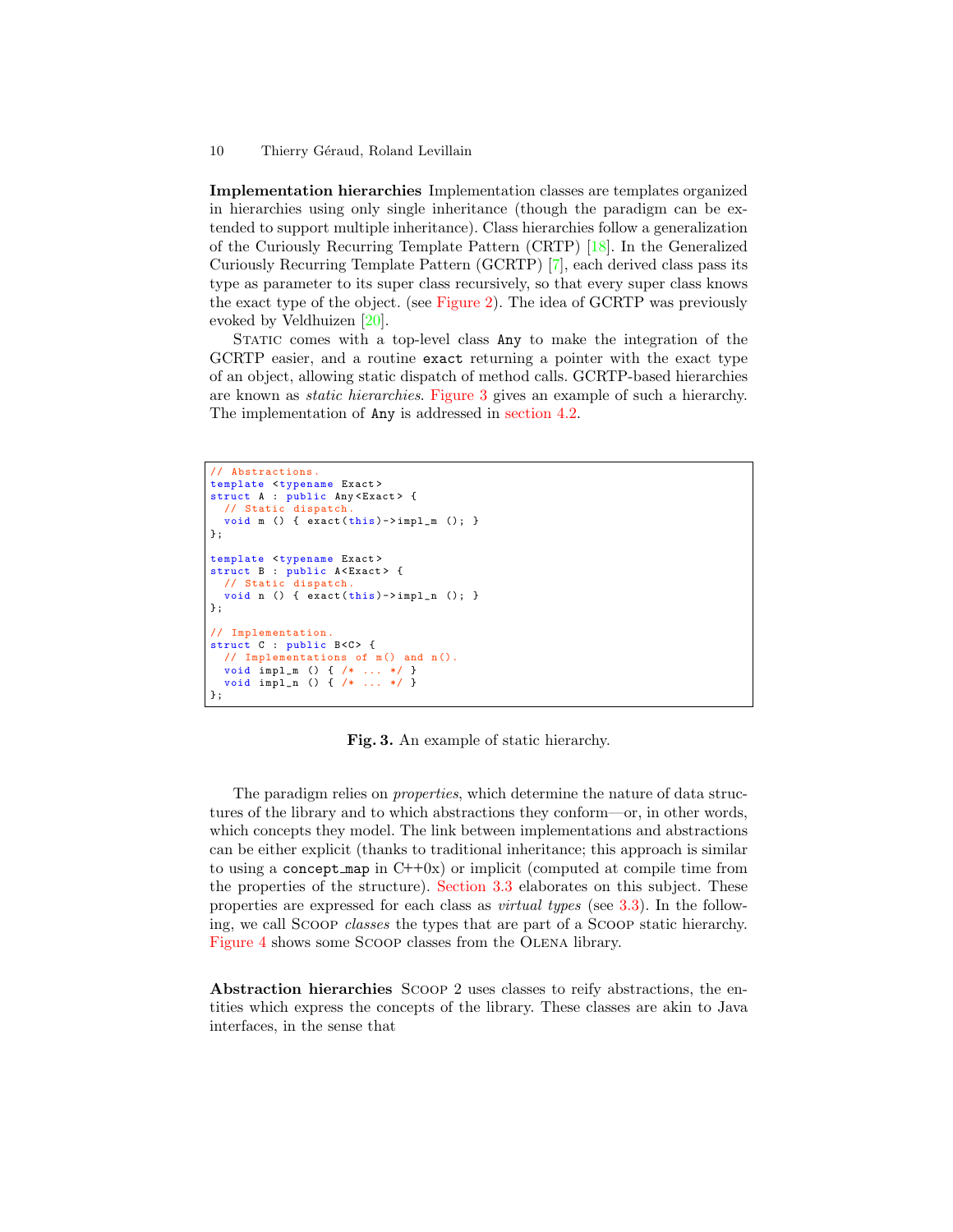```
// image_base.<br>// ----------
// -----------
template<typename Exact> class image_base;
template<typename Exact>
struct super_trait_ < image_base < Exact > > { typedef top < Exact > ret ; };
template < typename Exact >
struct vtypes< image_base<Exact> > {
private :
 typedef stc_deferred (point) point_;
public :
 // Virtual type 'category' is used by top<Image> to
  // link image_base to the right abstraction (s).
typedef stc :: final < stc :: is < Image > > category ;
 typedef stc::final<typename point_::grid> grid;<br>typedef stc::final<point_> psite;
typedef stc::final<point_> psite;<br>};
template <typename Exact>
struct image_base
 // Implicit (computed) link between image_base
 // and its abstraction (s).
 : top < Exact > {
// ...
protected :
 image_base () {};
};
// image2d .
11 ----
template<typename T> class image2d;
// image2d inherits properties from image_base .
template<typename T>
struct super_trait_< image2d<T>> > { typedef image_base< image2d<T> > ret; };
template<typename T>
struct vtypes < image2d <T> > {
  typedef point2d point ;
typedef T value ;
};
template <typename T>
class image2d : public image_base< image2d <T> > {
public :
 typedef image2d <T> self;
 typedef image_base < self > super ;
 // Import some virtual types of image2d inside
 // the scope of the class .
 stc_using ( point );
 stc_using ( value );
 // Implementation of Image :: operator ().
  value impl_read (const point & p) const { /* \ldots */ }
  // ...
};
```
<span id="page-10-0"></span>Fig. 4. Some Scoop 2 (implementation) classes for the category image from the Olena library (abridged). stc deferred and top are explained in sections [4.3](#page-22-0) and [4.4](#page-25-1) respectively. As for stc::is<Image>, a common way to "tag" classes as belonging to a given a category is to set their virtual type category to stc::is<Abs>, where Abs is their topmost abstraction. Image is an abstraction presented in [Figure 6.](#page-12-0)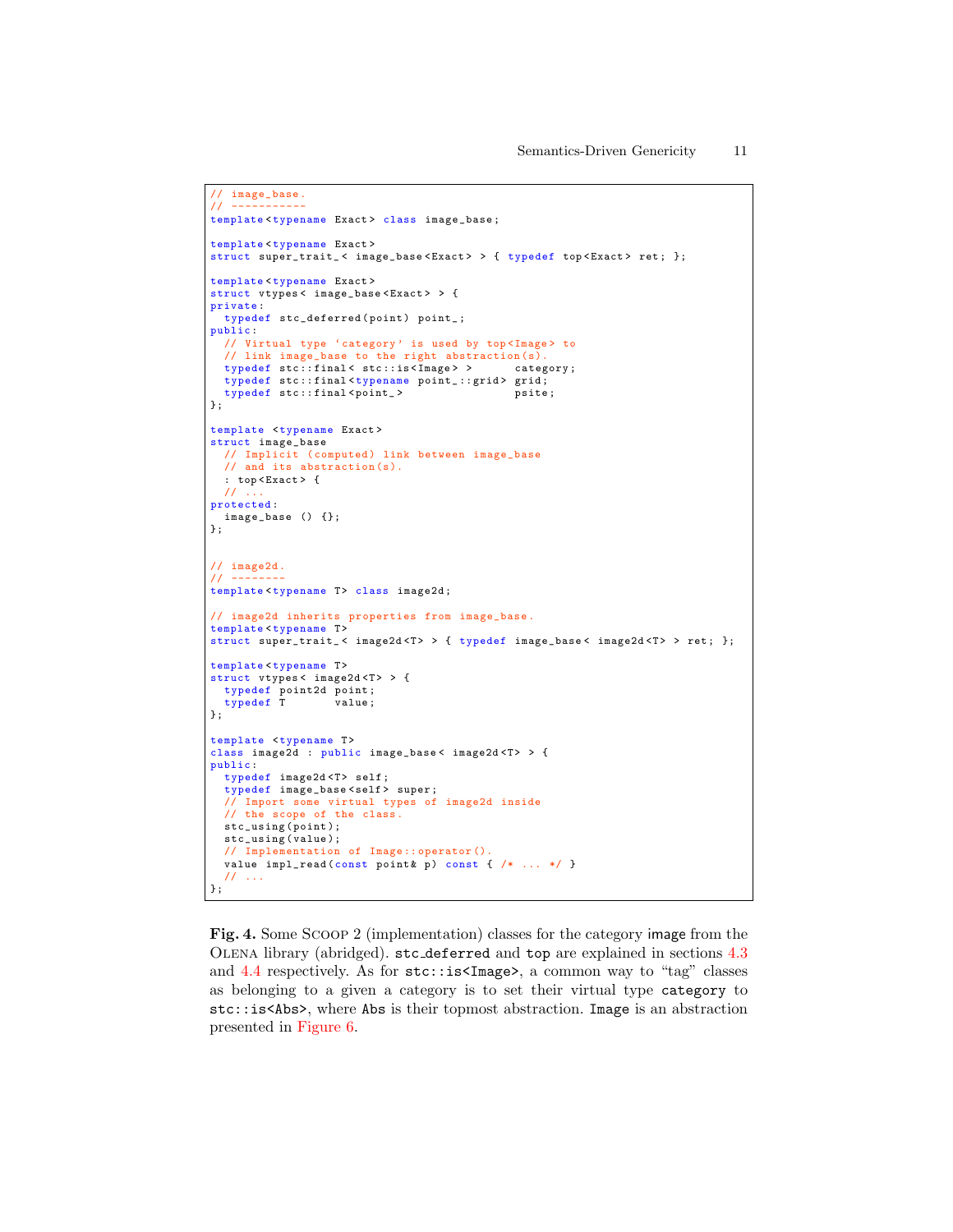- 12 Thierry Géraud, Roland Levillain
- their member shall be generic routines or dispatchers;
- they shall carry no data (attributes);
- they shall define no virtual type, though they can make use of them (i.e., use virtual types that will be defined in implementation classes).

Abstractions are passed the exact type of the class being instantiated, like any super class in the GCRTP. Concrete types may fulfill several abstractions (through inheritance) to model several concepts, so as to uncouple the requirements of various algorithms and add statically dispatched multimethods to the library. Static multimethods were a part of Scoop 1, and are covered in [\[7\]](#page-27-6). Two (or several) concepts of a library can be

- related through a refinement relationship The requirements of a concept can form a superset of another one, which translates to a relation of generalization (inheritance) between their corresponding abstractions. For example, a BinaryImage is a refinement of a LabelImage.
- concurrent A given concrete class can logically model one of several concurrent concepts, because they are from the same domain (implying their corresponding abstractions belong to the same hierarchy). For instance, ColorImage and GrayLevelImage are concurrent abstractions.
- orthogonal They express unrelated requirements (their abstractions belong to different hierarchies). As an example, Image2D and ColorImage are orthogonal abstractions.

The abstractions of our library are thus organized as orthogonal hierarchies (see [Figure 5\)](#page-11-0). [Figure 6](#page-12-0) gives an example of abstractions corresponding to the Scoop classes of [Figure 4.](#page-10-0)



<span id="page-11-0"></span>Fig. 5. An example of hierarchies of abstractions. Abstractions belonging to category image are all sub-abstractions of Image. Abstraction BinaryImage is a refinement of LabelImage. Though this is not enforced by any language construct, abstractions LabelImage (and its sub-abstractions) are semantically concurrent with ColorImage , as they are part of the same (logical) hierarchy. Likewise, abstractions of hierarchy 1 are orthogonal to abstractions of hierarchy 2.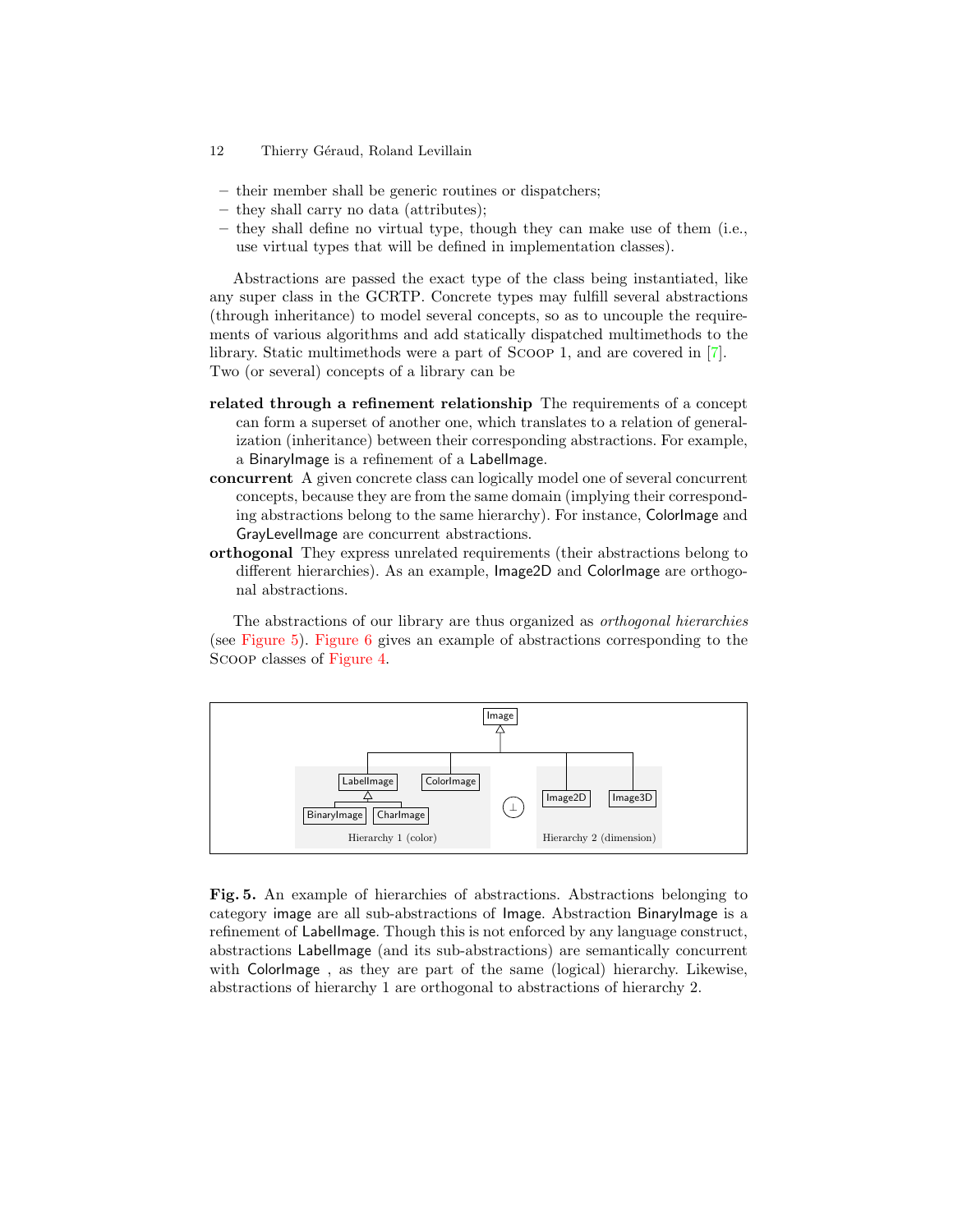```
// Abstractions.<br>// -------------
// -------------
template <typename Exact>
struct Image : public virtual Any<Exact> {
  stc_typename(grid); // Type of grid.<br>stc_typename(point); // Type of point.<br>stc_typename(psite); // Type of point site.<br>stc_typename(value); // Type of value.<br>// Return the value at site P.<br>value operator()(const psite& p)
    return exact(this) \rightarrow impl\_read(p);};
 // ...
protected :
 Image () {};
};
// Abstraction sub-hierarchy for value kind.
// -----------------------------------------
template <typename Exact>
struct LabelImage : public virtual Image < Exact > { /* ... */ };
template <typename Exact>
struct BinaryImage : public LabelImage <Exact> { /* ... */ };
template <typename Exact>
struct StringImage : public LabelImage < Exact > { /* ... */ };
template <typename Exact>
struct ColorImage : public virtual Image<Exact> { /* ... * / };
template <typename Exact>
struct DataImage : public virtual Image < Exact > { /* ... */ };
// Abstraction sub-hierarchy for dimension.
// -----------------------------------------
template <typename Exact>
struct Image1D : public virtual Image<Exact> { /* \ldots */ };
template <typename Exact>
struct Image2D : public virtual Image<Exact> { /* \ldots */ };
template <typename Exact>
struct Image3D : public virtual Image < Exact > { /* ... */ };
// Other abstraction sub - hierarchies
// ...
```
<span id="page-12-0"></span>Fig. 6. Some abstractions for the category image from the OLENA library (abridged). Note that there are no virtual type definition here, only uses of them.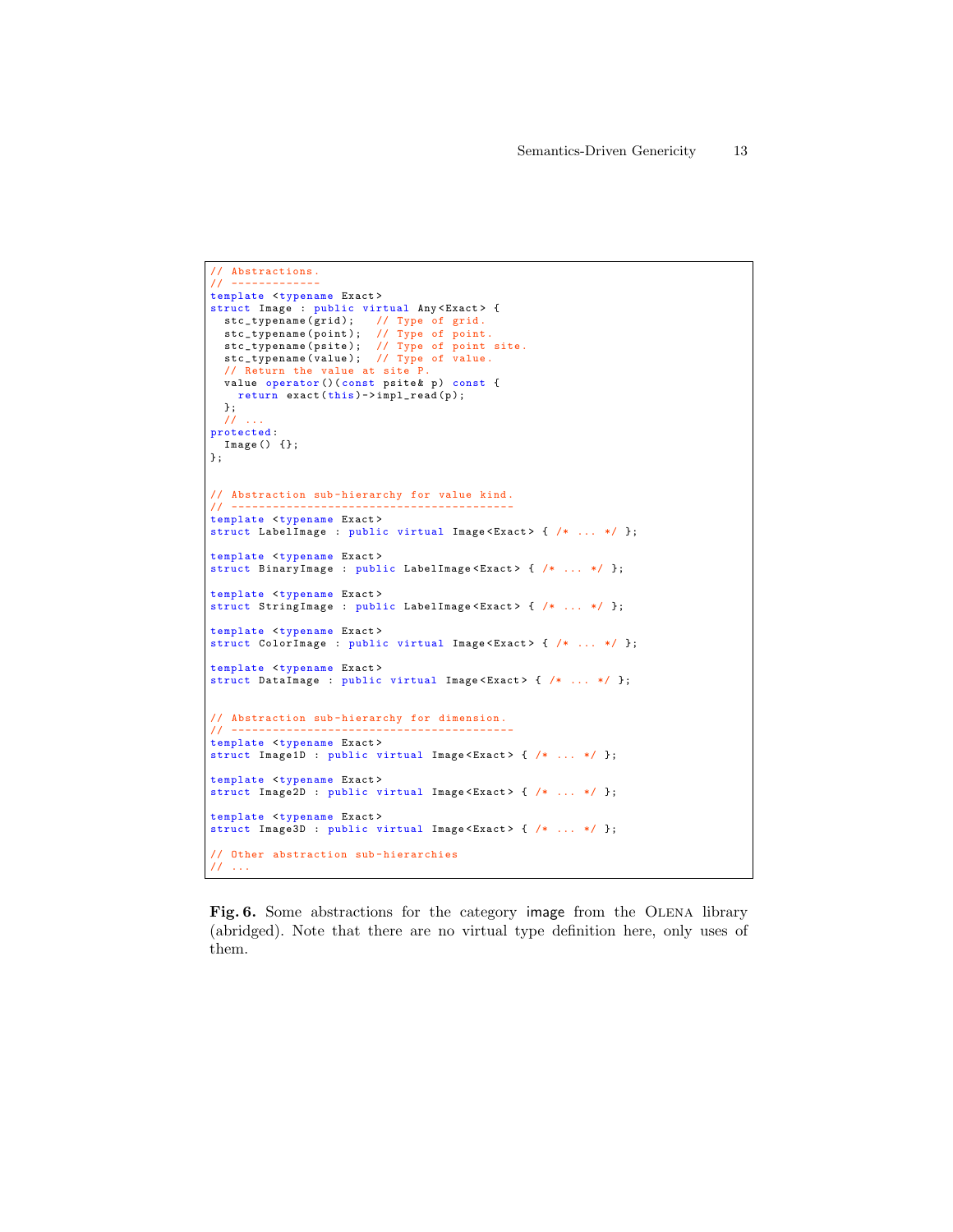<span id="page-13-0"></span>Link between implementation and abstraction(s) Linking an implementation class to its abstraction(s) can either be explicit (manifest) or implicit (computed from the properties of the exact type of this class).

Explicit link In this case the link is an inheritance relationship between the implementation and the abstractions corresponding to the modeled concepts. As this type of link is explicitly written by the implementer, it is said to be "hard". It cannot be changed afterwards (other than by altering the definition of the implementation), which might break the extensibility of the library with respect to the abstractions and the type transformations that might be applied to the class.

Implicit link One of the new features of Scoop 2 is the ability to express the link between an implementation class of a given category and its abstractions as rules on the properties of this class, called selectors. For instance, a class ima from the category image whose properties contains a virtual type grid (type of grid) set to grid2d, shall inherit from the abstraction Image2D. In addition, if this class has two virtual types psite (type of point site) and point (type of point) having the same value (point2d), ima shall inherit from PointWiseAccessibleImage2D instead, which refines both the concepts  $Image2D$  and  $PointW$ iseAccessibleImage.

```
Stc-Is-A(source, target, abstraction)
1 \text{ val} \leftarrow \text{FIND}(source, target)2 return Mlc-Is-A(val, abstraction)
Image-Value-Kind-Selector(source)
1 switch
2 case OLN-IS-BINARY(FIND(source, value)) : return BinaryImage
3 case OLN-IS-STRING(FIND(source, value)) : return StringImage
4 case Oln-Is-Label(Find(source, value)) : return LabelImage
5 case OLN-IS-COLOR(FIND(source, value)) : return ColorImage
6 case default : return DataImageImage-Dimension-Selector(source)
1 switch
2 case STC-Is-A(source, grid, Grid1d) : return Image1D
3 case Stc-Is-A(source, grid, Grid2d) : return Image2D
4 case STC-Is-A(source, grid, Grid3d) : return Image3D
```
<span id="page-13-1"></span>Algorithm 1: A selector used in the Olena library for the category image, written as pseudo-algorithm. The C++ template metaprogramming version is given in [Figure 7.](#page-15-0) The algorithm Find is detailed in [section 4.3.](#page-21-0) Mlc-Is-A is a metaprogramming algorithm provided by Metalic, while Oln-Is-Binary, Oln-Is-String, Oln-Is-Label and Oln-Is-Color are provided by Olena.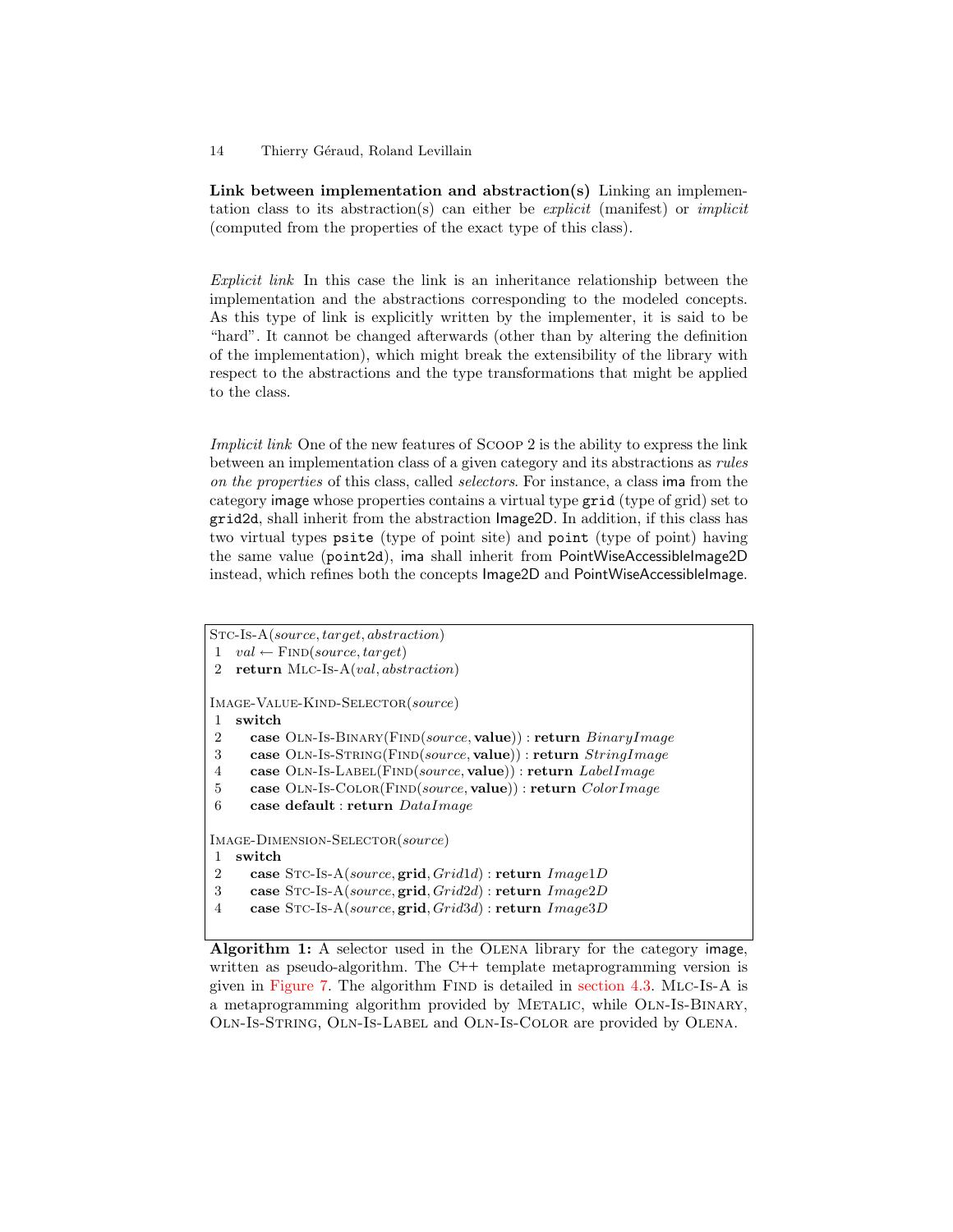#### Semantics-Driven Genericity 15

Static provides a means to express this semantics-driven (or property-based) inheritance. The system is based on a declarative mechanism using Metalic's meta-switches on types. For each orthogonal trait of a category in the library (e.g., for a category image: image dimension, kind of value held by pixels), the DESIGNER writes cases as specializations of the meta-case statement. As METalic's case statements are numbered template specializations, Architects of the library or Providers of algorithms can extend the set of selectors nonintrusively by supplying additional cases, (though the order of the cases cannot be changed in the current implementation). Some rules linking the implementations of [Figure 4](#page-10-0) to the abstractions of [Figure 6](#page-12-0) are given in [Algorithm 1.](#page-13-1) [Figure 7](#page-15-0) shows the C++ implementation of the corresponding selector.

Contrary to the concept-based approach which relies on where-clauses and either structural conformance or explicit modeling rules (through concept maps) [\[13\]](#page-27-12), the Scoop 2 approach uses a property-based template metaprogramming algorithm to express the rules linking implementations to abstractions. This feature allows the library DESIGNER to write generic types based on other types of the library (modifiers, which we also call morphers), while considering their intrinsic specificity (see [3.3\)](#page-16-0). At the present time this approach seems intractable using solely C++0x's concepts. The mechanism is explained in [section 4.4.](#page-25-1)

<span id="page-14-0"></span>Virtual Types The cornerstone of our proposal is the use of virtual types to express properties. Semantically, a virtual type of a Scoop class plays the role of a polymorphic associated type of this class (or a virtual typedef in the C++ terminology). A virtual type is a type declaration or definition whose "value" is an actual C++ type. Like virtual member functions, virtual types are inherited and can be overridden in derived classes. Such redefinitions applies to the super classes, like polymorphic methods in the Inclusion Paradigm; that is, the value of a virtual type is always computed from the exact type.

A virtual type can be set Abstract in a class, i.e. declared with no definition; it might be then redefined in subclasses to be given an actual "value". Using a Scoop class having at least one abstract virtual type is considered invalid in the SCOOP 2 paradigm. While STATIC cannot automatically enforce this check when instantiating the type, it provides some equipment macros to check the soundness of instantiated classes afterwards. Otherwise, (previously unchecked) invalid uses are caught the first time the abstract virtual type is used (see the algorithms FIND and CHECK in [section 4.3\)](#page-21-0). A virtual type can also be tagged **Final**, with the same meaning as its homonym in the Java programming language, i.e. to forbid redefinitions of this virtual type in subclasses.

Virtual types are used to define associated types like traits in most C++ generic libraries. Generic algorithms make use of these virtual types to abstract and generalize their definition ensuring maximum reusability [\[27\]](#page-28-11). Defining virtual types is very similar to defining traits, although Scoop 2 cannot just rely on traits to use virtual types. It require metaprogramming algorithms to handle specific features like virtual type inheritance, Abstract, Final and delegation (see [3.3\)](#page-16-0). The implementation of virtual types is discussed in [section 4.3.](#page-21-0)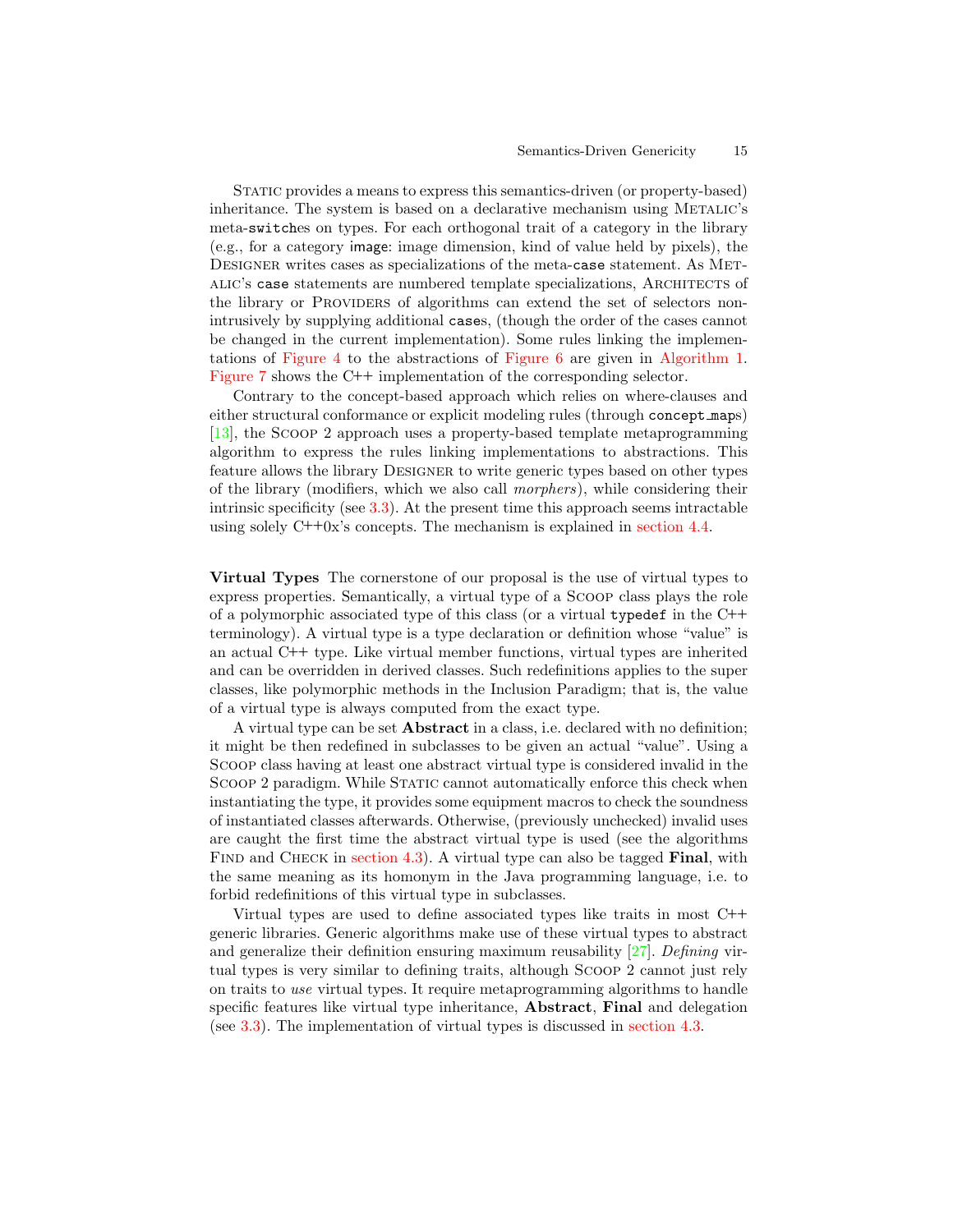```
// Selector #1: value kind
typedef selector < Image , 1> Image_value_kind ;
template <typename Exact>
struct case_< Image_value_kind, Exact, 1 >
  : where_ < value :: is_binary < stc_get_type ( value ) > > {
  typedef BinaryImage < Exact > ret ;
};
template <typename Exact>
struct case_< Image_value_kind, Exact, 2 >
  : where_ < value :: is_string < stc_get_type ( value ) > > {
  typedef StringImage < Exact > ret ;
\lambda:
template <typename Exact>
struct case_< Image_value_kind, Exact, 3 >
 : where_ < value :: is_label < stc_get_type ( value )> > {
  typedef LabelImage < Exact > ret ;
};
template <typename Exact>
struct case_ < Image_value_kind , Exact , 4 >
: where_ < value :: is_color < stc_get_type ( value )> > {
  typedef ColorImage <Exact>ret;
};
template <typename Exact >
struct default_case_ < Image_value_kind , Exact > {
 typedef DataImage < Exact> ret;
};
// Selector #2: image dimension .
typedef selector < Image , 2> Image_dimension ;
template <typename Exact>
struct case_< Image_dimension, Exact, 1 ><br>
: where_< stc_is_a(grid, Grid_1D) > {<br>
typedef Image1D<Exact> ret;
\ddot{\ }:
template <typename Exact>
struct case_< Image_dimension, Exact, 2 >
  : where_< stc_is_a(grid, Grid_2D) > {<br>typedef Image2D<Exact> ret;
\ddot{\ }:
template <typename Exact>
struct case_< Image_dimension, Exact, 3 >
  : where_ < stc_is_a ( grid , Grid_3D ) > {
  typedef Image3D <Exact>ret;
};
// Other selectors .
// ...
```
<span id="page-15-0"></span>Fig. 7. A selector from the OLENA library (C++ template metaprograms). stc is a relies on a Metalic algorithm to test the is-a relationship (see also [Algorithm 1\)](#page-13-1).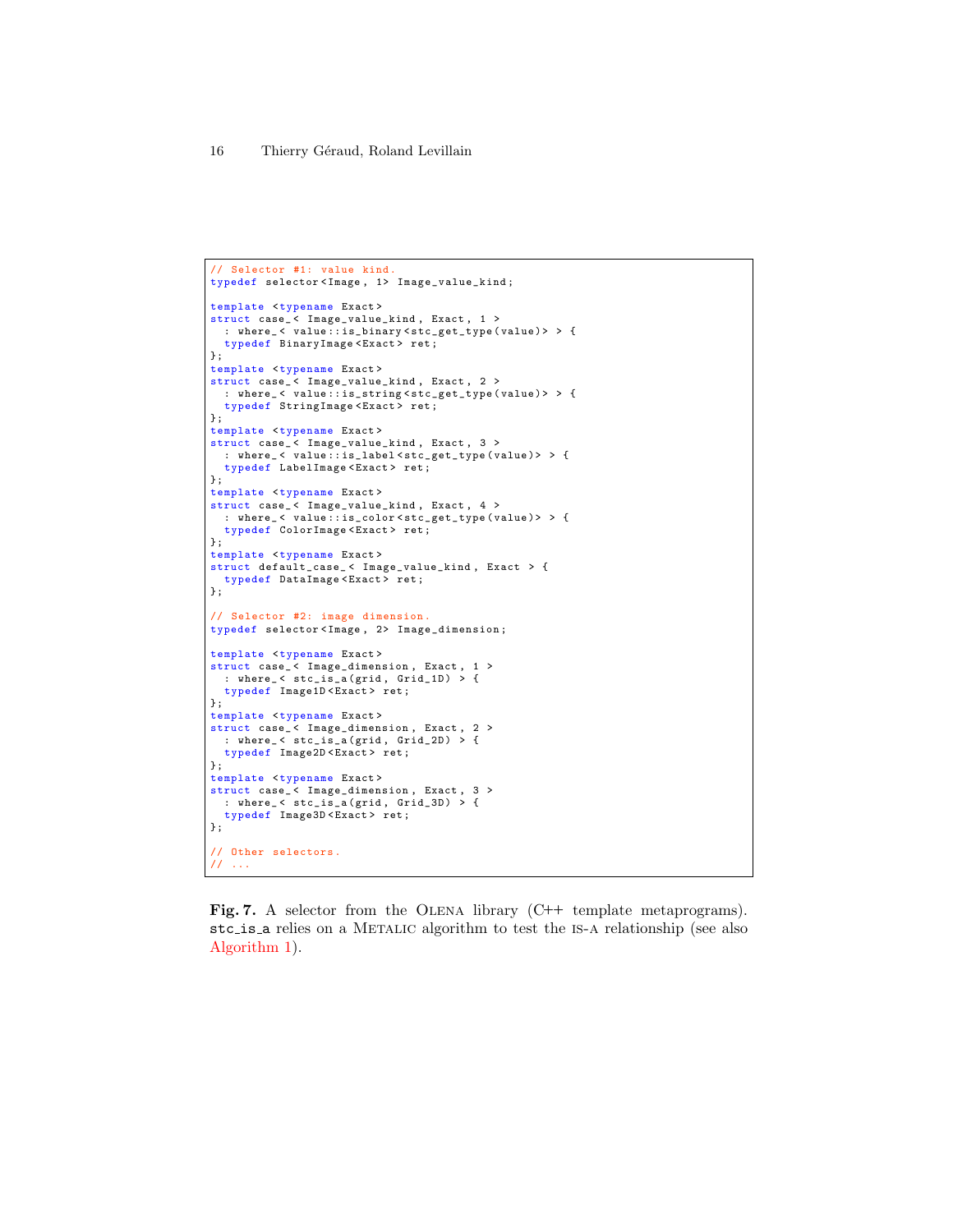<span id="page-16-0"></span>Delegation Scoop 2 features a delegation mechanism allowing any concrete instance of a static hierarchy to declare another object as being its delegatee (the former object becoming then a delegator to the latter). For practical purposes, the delegator holds a reference to its delegatee.

The virtual type delegatee, when defined for a type T (e.g., set to type D), alters the behavior of Static. In fact, T may use information from zero, one or two of these branches:

- the inheritance branch, possibly defined by the super relationship ;
- the delegation branch, defined by the delegatee virtual type.

Thus, in addition to the virtual types of its (possible) super class, T inherits from the virtual types of D by default. In case of conflict (i.e., a virtual type defined in both branches), the inheritance supersedes the definition of the delegatee. Moreover, if T and D are linked to their abstractions thanks to Static's implicit link mechanism (see [3.3\)](#page-13-0), T's abstractions can be selected according to D's properties, if the category they belong to defines rules based on virtual types defined by D and retrieved by T. Consequently, the paradigm can let T collect all or some of D's abstractions, or even model concepts computed from D's properties. Hence, the delegation mechanism allows a type to acquire interfaces, using the properties of the delegatee.

Scoop 2 also allows a class to retrieve the implementation corresponding to these interfaces. The guidelines of a Scoop 2-based library require Ar- $CHITECTS$  of the library to have each abstraction A derive from the special type automatic::get impl<A, Exact> (Exact being the exact concrete type of the class), provided by Static. By specializing another Static template, automatic::set\_impl, ARCHITECTS can provide implementations for each method of the abstraction A, e.g. passing on the call to the delegatee. This way, Scoop 2 allows library Designers to fully write real type transformations, not relying on direct inheritance, but on the properties of the transformed type. Instances of such implementation classes performing transformations are called morphers in the paradigm, while non-morpher implementation classes are called basic types. Morphers offer a new vision of the generic programming paradigm called semantics-driven genericity. These generic, composable and lightweight objects built on one or several images, are useful in a wide range of situations. For example, they can be used to implement:

- mixins A morpher can add extra data (e.g. a neighborhood) or operations (e.g., an ordering on the values) to an image;
- adapters E.g., a slice morpher can be used to view a slice of a 3-D image (spacemap) as a 2-D image (bitmap);
- modifiers a morpher can add a mask to an image, to restrict its (iterable) domain;
- lazy function applications A morpher can present an image seen through a function, either bijective or not;

More generally, morphers can be used to build three kinds of services.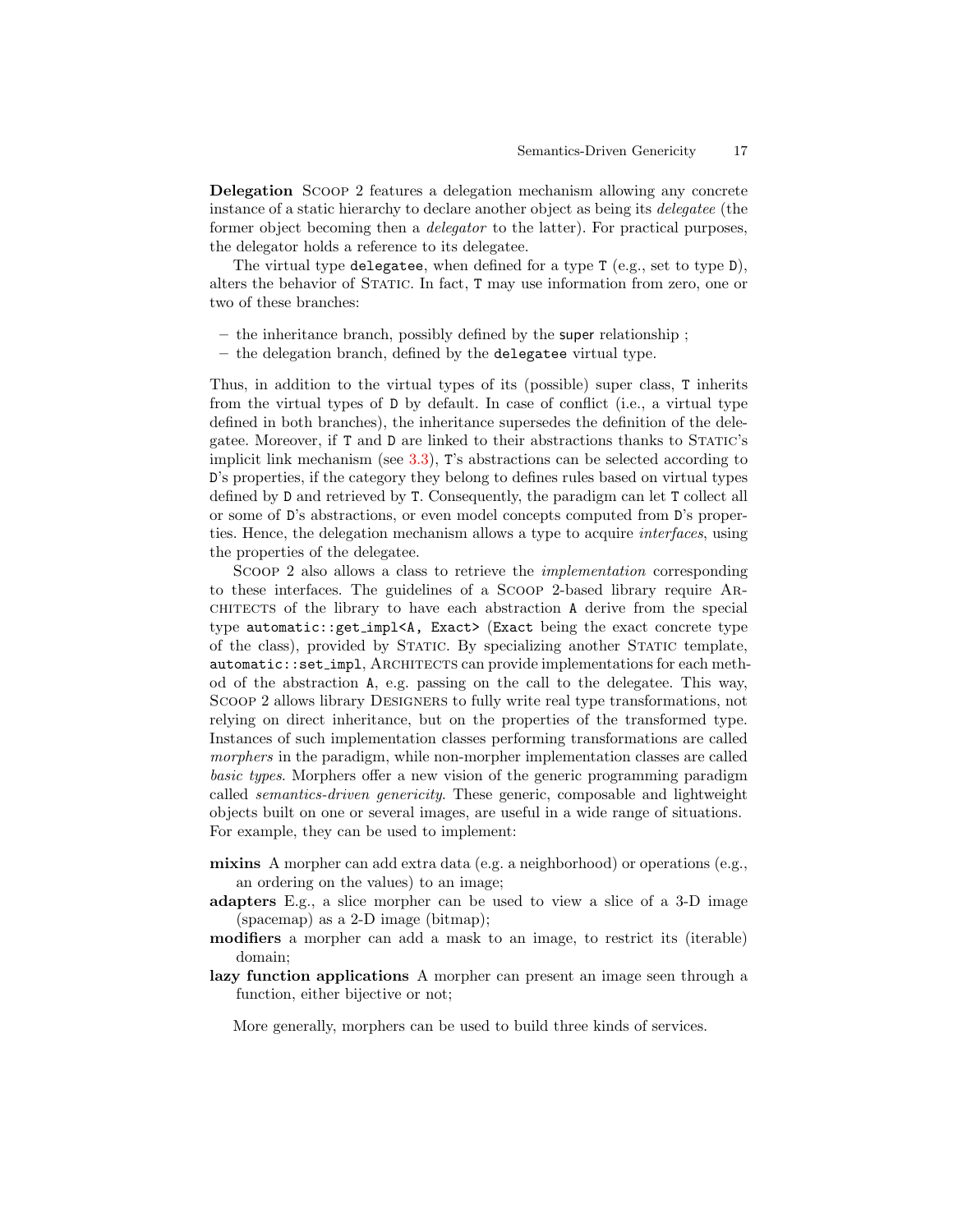- extrusive equipment Changing the behavior of a generic algorithm non intrusively is a feature often wanted. Such a variation can be a logging facility tracing the execution of an algorithm, or an attached Graphical User Interface (GUI) display depicting the evolution of an image processing. An intrusive approach implies adding extra code in existing algorithms to handle the variations or maintain several versions of these algorithms, which is error-prone and tedious. Morphers provide an elegant, non intrusive solution: instead of altering the algorithms, one can decorate input data with the needed equipment, using a morpher. When the algorithms manipulate this new type, they trigger the expected additional actions (logging, updating a GUI, etc.).
- lightweight replacements These are data types constructed over existing ones, saving the creation and copy of temporary variables, resulting in a gain of time and space. For instance, applying a generic algorithm only to the red channel of a color red-green-blue (RGB) image usually requires the creation and manipulation of an object duplicating the data of the red channel, and storing back the result of the algorithm in the original RGB image. Instead, one can use a morpher to create a lightweight (read-write) view on the RGB image presenting only the red channel information. The algorithm can then be applied seamlessly, as this new type presents an interfaces similar to the morphed image. This "adaptation" introduces very little, or even no run time cost, thanks to compiler optimizations such as inlining; and no duplication of initial data. Such types are named replacements as they do not appear as new data types to practitioners.
- actual data (new types) As opposed to the previous item, morphers can be used to implement new types, built on existing types. An image region is such a type: it behaves as an images, and yet it requires an image object to be defined. Combined with the topological definition of a region, one can write an image region morpher from an existing image.

[Figure 8](#page-19-0) shows an example of a morpher. Beforehand we must equip the abstraction Image so as to retrieve implementations if needed (which is the case when the implementation is a morpher class).

```
template <typename Exact >
struct Image : public virtual Any<Exact>,
                public automatic :: get_impl < Image , Exact >
```
Then we shall give the implementation in question, which is just a set of delegations to the morphed class in the case of identity-based morphers (i.e., whose default behavior is to copy the interfaces and implementations).

```
// Morpher kind tag.
namespace behavior { struct identity; }
// Automatically - retrieved implementation .
namespace automatic {
  template <typename Exact>
  struct set_impl<Image, behavior::identity, Exact>
    : public virtual Any < Exact >
```
<sup>18</sup> Thierry Géraud, Roland Levillain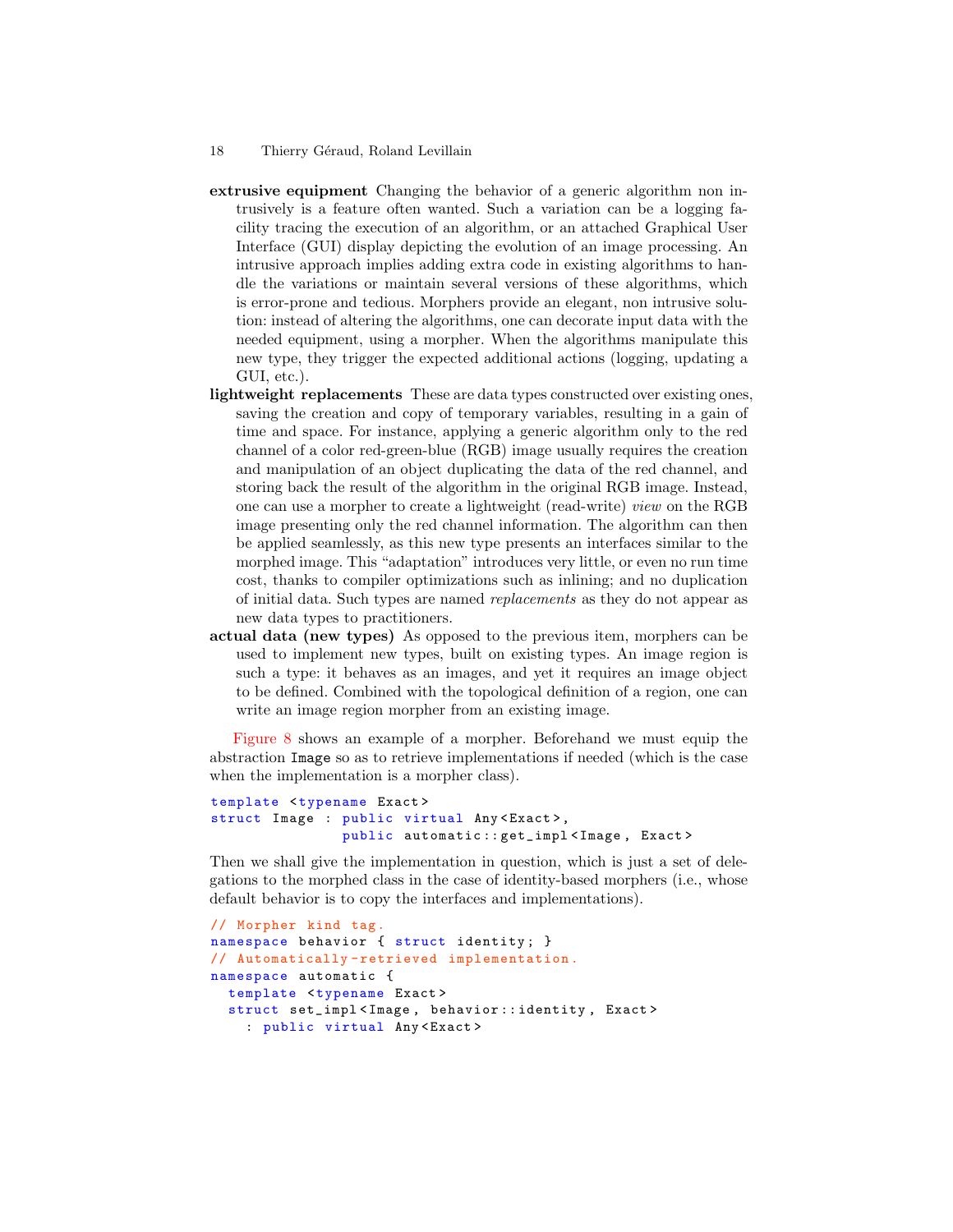```
{
    stc_typename (psite);
    stc_typename (value);
    // Delegate the call .
    value impl_read (const psite & p)
    {
       return exact(this) \rightarrow image() (p);}
    // ...
  };
}
```
Last, we can write the morpher, and use it like any other basic type.

```
image2d<bool> ima1;
casted_image< image2d<bool>, int > ima2 (ima1);
// ima2 has the interface of Image2D ( among others ).
bool b = \text{ima2} (\text{point2d} (42, 51);
unsigned size = bbox_size (ima2);
```
Stopping the delegation When a virtual type, either defined in T or inherited from its super class, is set to Not Delegated, the delegation branch is ignored for the resolution of this virtual type. This feature is useful from the software engineering point of view, when subclassing a base class for a kind of morpher, to force Providers of algorithms to define the virtual types that should be retrieved automatically from the delegator semantically.

For example, consider a basic library type class image2d<Value>, used to store a 2-dimensional image (with actual data in memory); and an abstract morpher template class value morpher<Image>, having a delegatee of type Image. Types from the category image must define a virtual type value, which is perfectly defined for image2d<Value>, and is Value. However, this virtual type is set to Not Delegated for value morpher<Image>. Indeed, as this class serves to factor the development of morphers altering the values of an image (also called value-wise transformations), its subclasses shall define a valid virtual type value, and not use the value type of the morphed type (i.e., the delegatee) automatically. Now, let us imagine that a PROVIDER wants to implement a concrete casted image<Image, TargetValue> morpher, whose purpose is to present an image of type Image as a (read-only) image having values of type TargetValue. Thus, casted\_image<image2d<int>, float> would be a lazy transformation of an image of ints to an image of floats (no data is allocated, nor modified: an instance of this class is just a function of its delegatee  $image2d). If$ this PROVIDER forgets to give the virtual type value of casted\_image<Image, NewValue> a valid definition (presumably, NewValue), Static's equipment will trigger an error at compile-time.

### 3.4 Algorithms

Following the classical generic programming (gp) paradigm, Scoop 2 expresses algorithms as function templates, not as methods. However, methods are used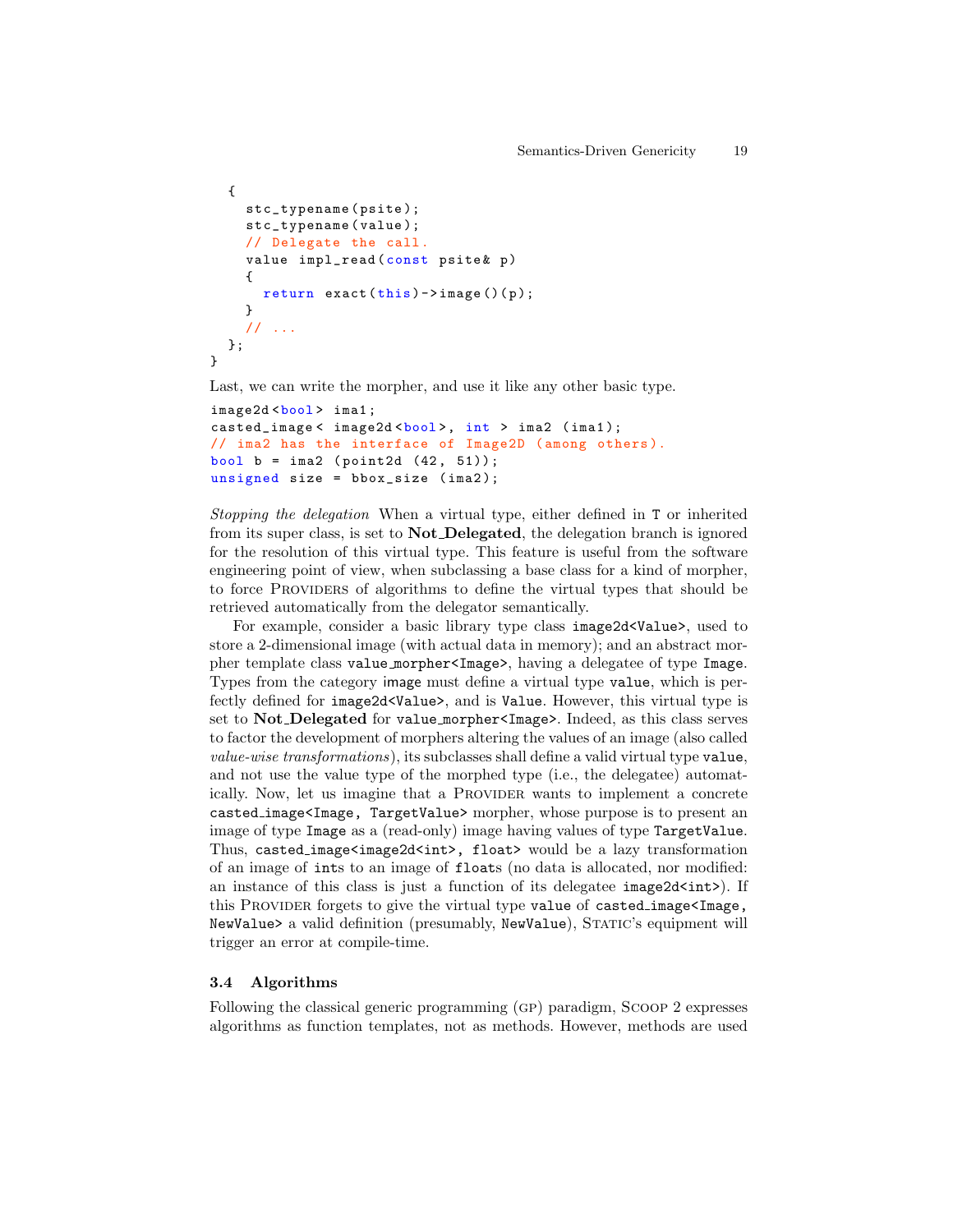```
// value_morpher .
// --------------
// Base class for morphers altering values .
template <typename Exact > class value_morpher ;
template <tvpename Exact>
struct super_trait_ < value_morpher < Exact > > { typedef image_base < Exact > ret ; };
template <typename Exact>
struct vtypes < value_morpher < Exact > > {
 // This behavior makes subclasses of value_morpher
  // retrieve methods from their delegatee by default .
 typedef stc :: final < behavior :: identity > behavior ;
 // This virtual type must be defined in subclasses .
 typedef stc::not_delegated value;
};
template <typename Exact>
class value_morpher : public image_base<Exact> {
 typedef image_base < Exact > super ;
public :
stc_typename ( delegatee );
protected :
 value_morpher () {};
};
// casted_image .
// -------------
template<typename I, typename U> class casted_image;
// casted_image gets properties from value_morpher ...
template<typename I, typename U>
struct super_trait_< casted_image<I, U> >
{ typedef value_morpher < casted_image <I , U > > ret ; };
template<typename I, typename U>
struct vtypes< casted_image<I, U> > {
 //...and from its delegatee<br>typedef I d
                             delegatee;
 // Redefine virtual types .
 typedef typename I:: point point;<br>typedef U value;
 typedef U
};
template<typename I, typename U>
class casted_image
 : public value_morpher < casted_image <I , U > > {
public :
 typedef casted_image<I, U> self;
 typedef value_morpher < self > super ;
 stc_using ( point );
  stc_using ( value );
  stc_using (delegatee);
 casted_image ( Image <I >& image )
    : image_ (*exact (& image)) {}
  value imp1_{read}(const point k p) const {
    // Casted to the new value type (U).
   return image_(p);
  }
  protected :
    I& image_ ;
};
```
<span id="page-19-0"></span>Fig. 8. An example of morpher.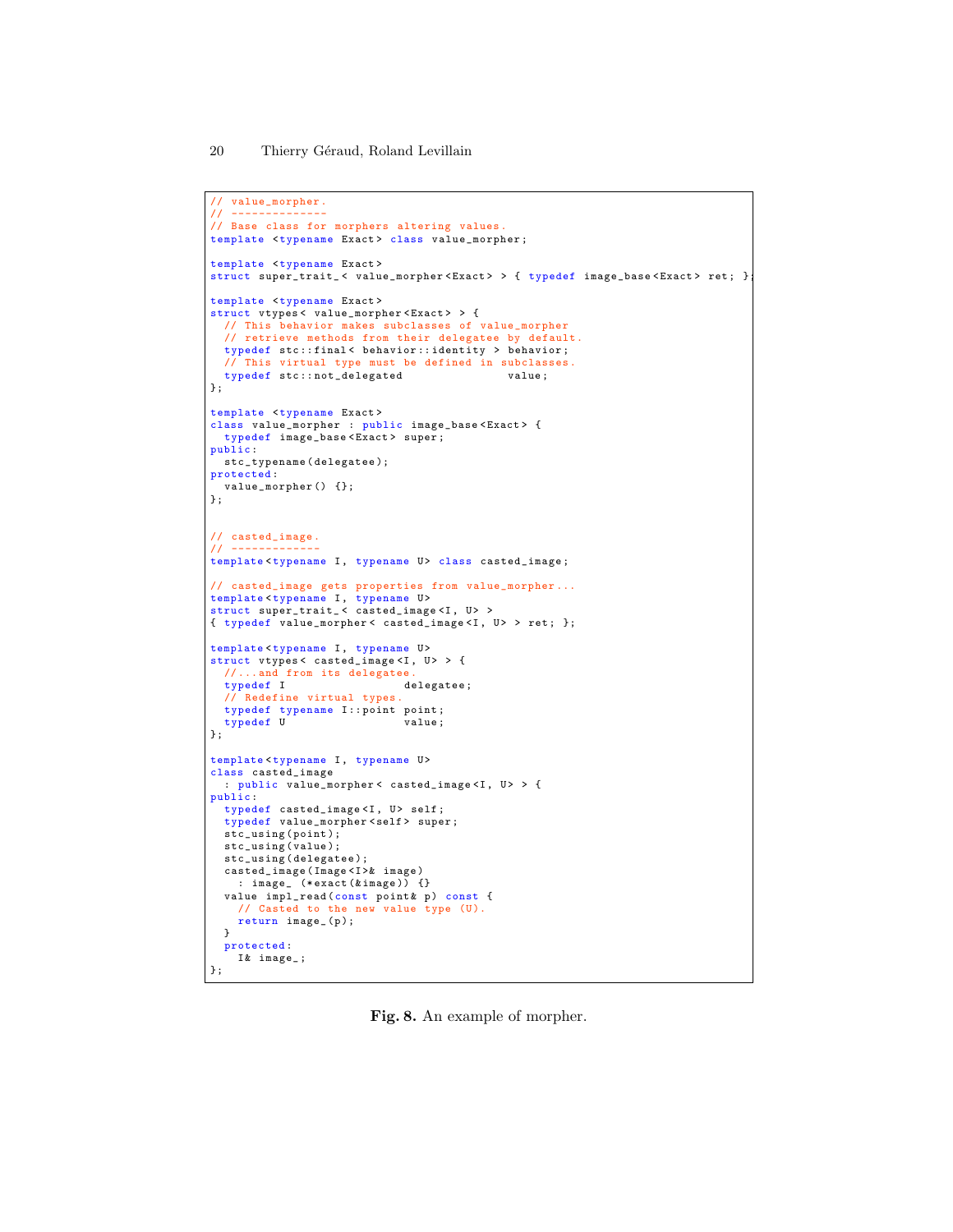for non-generic routines attached to objects and to access to internal data of objects. Generic algorithms benefit from the same traits of Scoop 1: abstractionbased constraints on inputs, covariant arguments, polymorphic associated types (typedefs), statically-dispatched multimethods. We do not discuss much of the subject because this paper focuses on the data structure aspect, and most of its contents is covered in [\[7\]](#page-27-6). [Figure 9](#page-20-1) gives a small example of abstraction-based overloading.

```
// Compute the number of points of an image .
template <typename I>
unsigned npoints (const Image<I>& input) {
  // Slow version iterating over all the points .
  \prime\prime}
// Specialized version for Image2D .
template <typename I>
unsigned npoints (const Image2D <I > & input) {
  // Fast version computing the result directly .
  return input . nrows () * input . ncols ();
}
```
<span id="page-20-1"></span>Fig. 9. An example of abstraction-based overloading.

# <span id="page-20-0"></span>4 Introducing Static

This section presents Static, a component to build libraries using the Scoop 2 paradigm. For space reasons, we try to provide as much insight as possible, but the article cannot cover all the details of the implementation. For instance, some metaprogramming algorithms are given in a synthetic form, in place of the longer and complex original C++ template code<sup>[1](#page-20-2)</sup>.

### 4.1 Equipment

To use static within a library, one must equip a namespace with some types and functions. This prevent the mechanism from polluting the global namespace. In this namespace, the library Designer can declare new virtual types to be used as properties of Scoop 2 classes.

```
// Macros .
#include <stc/scoop.hh>
namespace my {
  // Equip with types and functions .
  #include <stc/scoop.hxx>
  // Declare the virtual types used in this context .
```
<span id="page-20-2"></span><sup>&</sup>lt;sup>1</sup> Interested readers may want to consult the original code at [http://trac.lrde.org/](http://trac.lrde.org/olena/wiki/Static) [olena/wiki/Static](http://trac.lrde.org/olena/wiki/Static).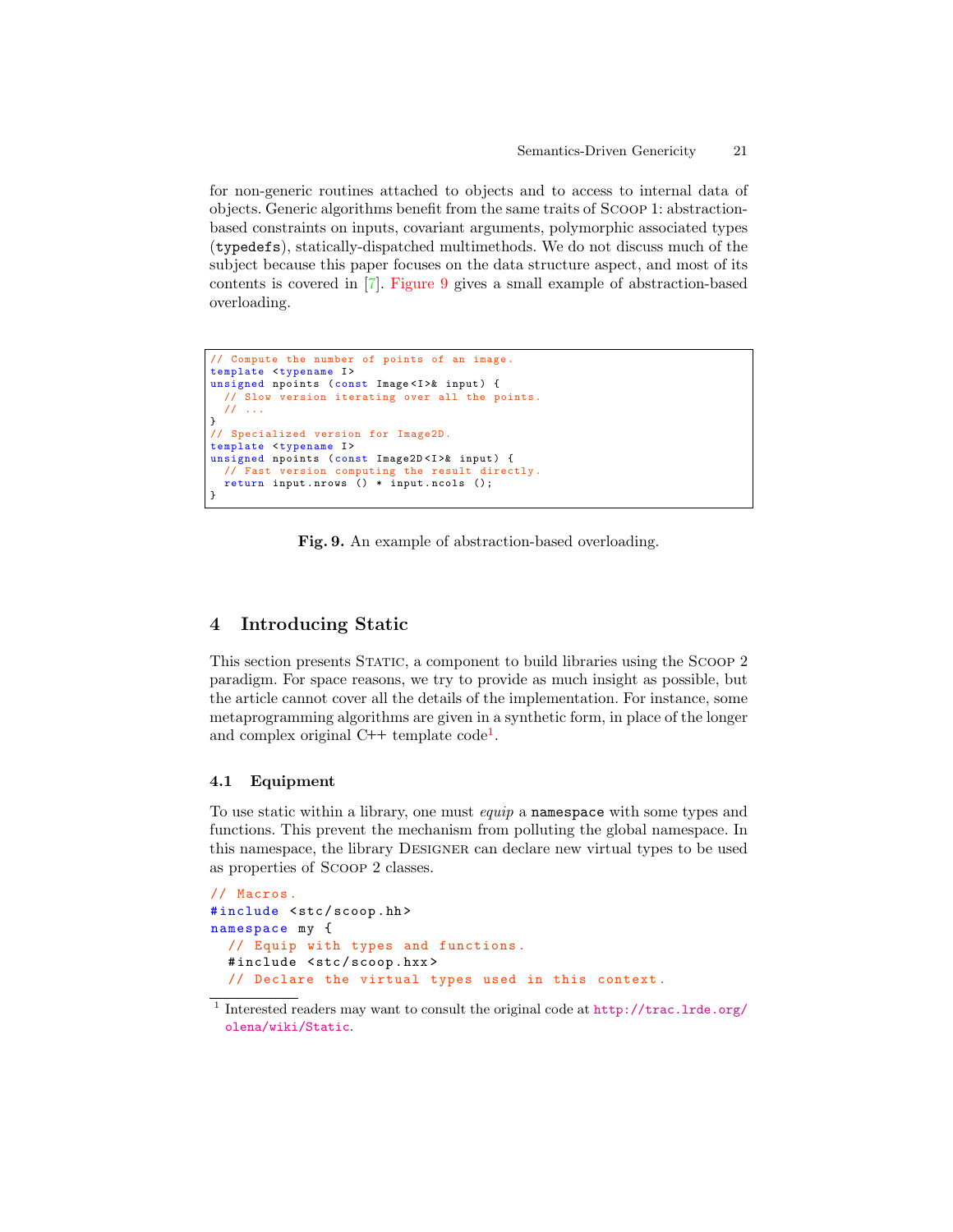```
mlc_decl_typedef ( grid );
  // ...
}
```
mlc decl typedef uses a technique similar to the typedef introspection technique from [\[28\]](#page-28-12).

### <span id="page-21-1"></span>4.2 Static hierarchies

STATIC provides a class Any to make the construction and use of static hierarchies easier. The top-most classes of the hierarchies of the library shall inherit from Any, so that the exact type is available through the exact function.

```
template <typename Exact> struct Any {};
template <typename Exact> Exact* exact (Any <Exact>* ref)
\{ return (Exact*) (void*) ref; \}
```
This is admittedly the most intrusive point in using Static within a library, as the C++ language does not allow to add super classes a posteriori. Thus, the equipment of existing libraries might be tedious and require wrapping the existing classes.

### <span id="page-21-0"></span>4.3 Virtual types

Virtual types for the type T are defined as a specialization of the class vtypes<T>, defined in the stc/scoop.hxx equipment.

```
struct point2d ;
template <> struct vtypes <point2d> {
  typedef mlc::uint_<2> dim;
 typedef int coord;
 typedef grid2d grid;
};
```
Semantically, a class inherits from the virtual types of its super class, but this inheritance is implicit: the user needs not mention it, since this task is taken care of by Static's virtual type look-up algorithm (see [Algorithm 2\)](#page-23-0). To make the recursive retrieval of virtual types possible, Static cannot simply rely on the C++ inheritance relationship. The language doesn't provide any means to actually retrieve the type of a super class. Hence, STATIC needs the author to inform a special traits to keep this information, super\_traits\_. This relationship shall not mirror the C++ inheritance exactly: it shall be limited to implementation classes, as they are the only classes defining properties. A class having no implementation super class must inherit from the special type **None** (mlc::none).

```
template <>
struct super_trait_<point2d> { typedef mlc::none ret; };
```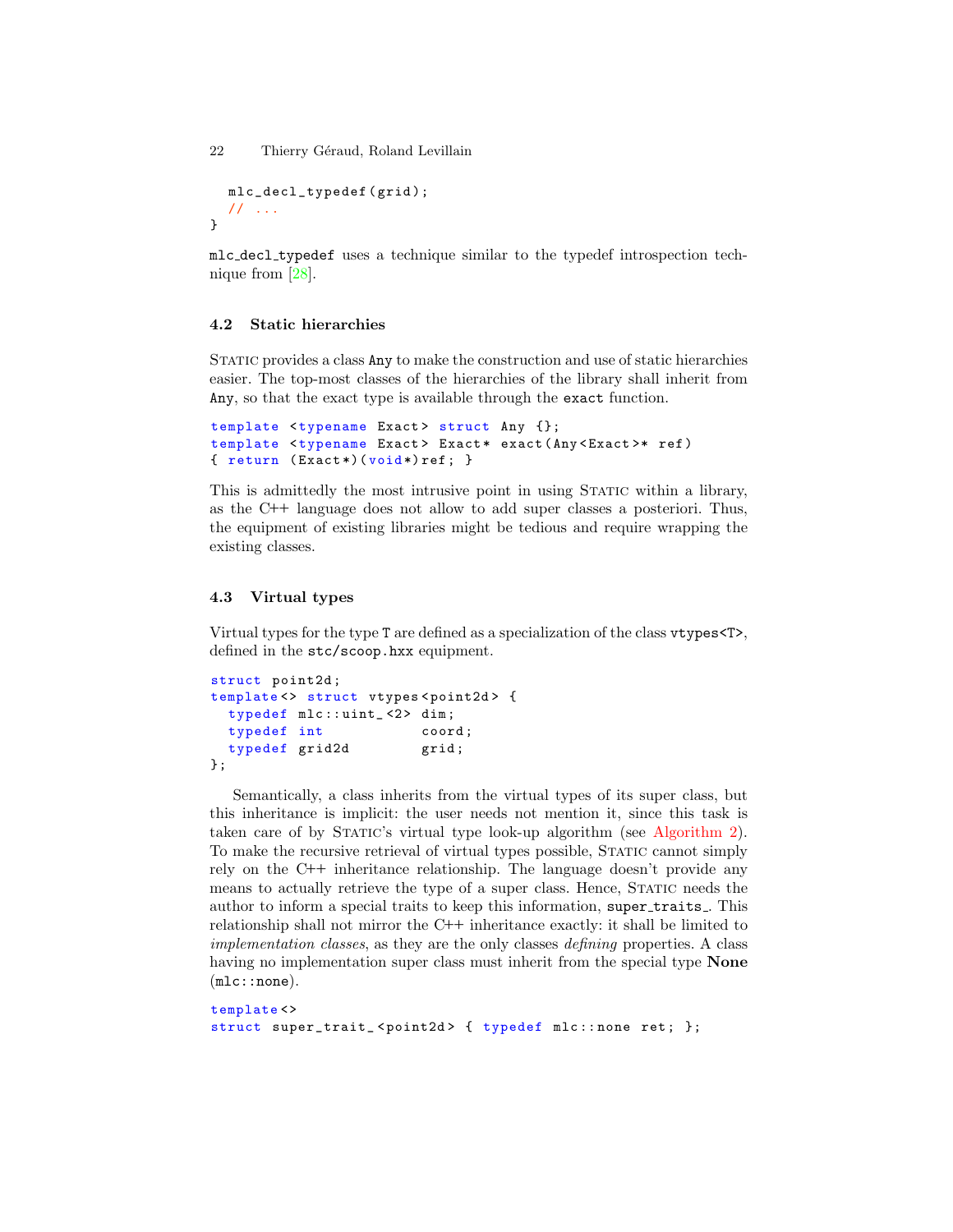Virtual types can take any "value" (i.e. C++ type, defined by the language or the user). However, Static uses some special values (the C++ names are given in parenthesis).

Abstract (stc::abstract) Used to declare an abstract virtual type.

- Final(val) (stc::final<val>) Final is a qualifier that does not change the value of the virtual type defined, but prevents any subclass or delegator to redefine the virtual type.
- Not Delegated (stc::not delegated) Prevents the lookup algorithm from using the delegation branch to retrieve a virtual type; only the inheritance branch will be used.

Virtual types are domain-related; their meanings have no impact on STATIC, except delegatee (delegatee). This special virtual type is used to attach a delegation branch to a given class and its subclasses (see [3.3\)](#page-16-0). The retrieving of the virtual type T from class C uses the lookup algorithm Find. If no error occurred during the lookup (e.g., due to a erroneously-designed hierarchy)  $\text{FIND}(\text{C}, \text{T})$  returns the "value" of the virtual type if found,  $Not_Found$  ( $mlc::not_found$ ) otherwise. [Algorithm 2](#page-23-0) shows FIND as a pseudo-algorithm. The translation to the corresponding C++ metaprogram is immediate.

Find makes use of several routines and values. The ones that are not defined in [Algorithm 2](#page-23-0) are described hereinafter.

- $Super(type)$  (super\_traits\_ $ltype$ ):ret) This function returns the super class of type.
- None (mlc::none) The value returned by a class having no super class (in the STATIC acceptation).
- Find(source, target) (find<source, target>::ret) Recursively look for the value of the virtual type target for class source. The virtual type is searched in the inheritance branch as well as in the delegation branch (if it exists). Find expects a virtual type to have a concrete definition. If the virtual type lookup ends up with **Abstract**, FIND triggers a compile-time error.

Find-Local(source, target)

(find local<source, target>::ret) Query the class source for the value of the virtual type target directly, using vtypes. This algorithm is used by F<sub>IND</sub>.

 $Not\_Found(mlc::not\_found$  The value returned by FIND when a virtual type is not found.

In addition to FIND, STATIC proposes a CHECK algorithm performing additional checks not directly required by the lookup task (see [Algorithm 3\)](#page-24-0).

<span id="page-22-0"></span>Macros As STATIC is almost only composed of template types, we wrote several macros to serve as syntactic sugar. This section explains the meaning of each macro used in the paper.

stc typename and stc using are just shortcuts to equip classes: they respectively inject a virtual type in the scope of the current class and retrieve a virtual type from a super class.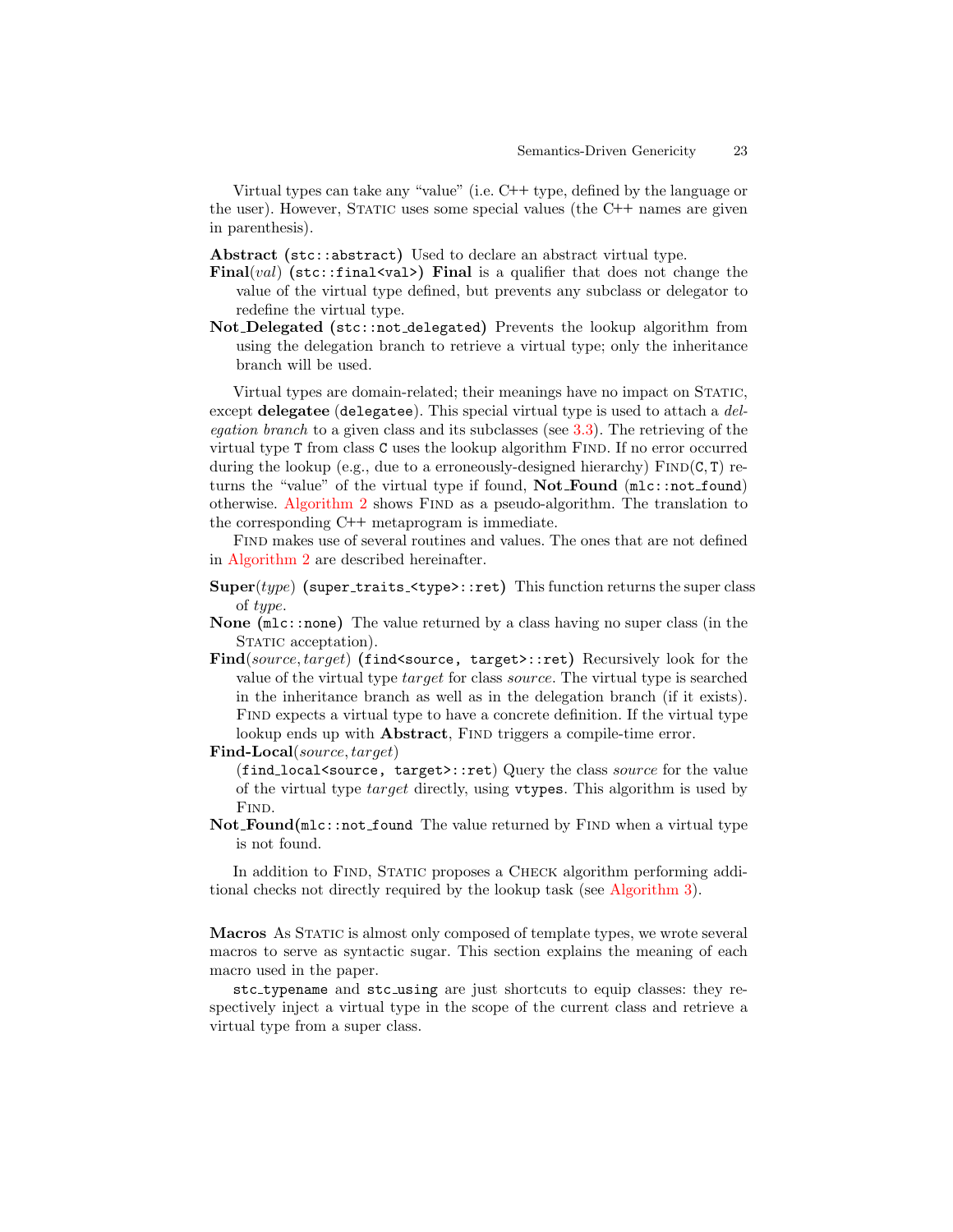```
FIND(source, target)
 1 if source = \text{delegatee}2 then return SUPERIOR-FIND(source, target)
 3 (where, res) \leftarrow FIRST-STM(source, target)
 4 switch
 5 case res = Not\_Found:
 6 return DELEGATOR-FIND(source, target)
 7 case res = Abstract :
 8 res\_deleqator \leftarrow \text{DELEGATOR-FIND}(source, target)9 if res\_deleqator = Not\_Found10 then error "target is abstract."
11 case res = Not\_Delegated:
12 return SUPERIOR-FIND(source, target)
13 case default : return res
DELEGATOR-FIND(source, target)
1 deleg \leftarrow \text{SUPERIOR-FIND}(source, \text{delegatee})2 if SUPERIOR-FIND(source, delegatee) = Not_F3 then return Not Found
4 else return FIND(deleg, target)
SuperBOR-FIND(source, target, current = source)1 if current = None2 then return Not Found
 3 stm \leftarrow \text{FIND-Local}(current, target)4 switch
 5 case stm = Abstract :
 6 error "target is abstract"
 7 case stm = Not\_Found or stm = Not\_Delegated:
 8 sup \leftarrow \text{SUPER}(current)9 return SUPERIOR-FIND(source, target, sup)
10 case stm = Final(val):
11 return val
12 case default : return stm
FIRST-STM(source, target)
1 if source = None2 then return (None, Not Found)
3 stm \leftarrow \text{FIND-Local}(source, target)4 switch
5 case stm = Not\_Found:
6 return FIRST-STM(SUPER(source), target)
7 case stm = Final(val):
8 return (source, val)
9 case default : return (source, stm)
FIND-LOCAL(source, target) locally queries the source class for the virtual type
target. If the set of virtual types attached to source (i.e., vtypes<source>) has a
definition for target, this "value" is returned, otherwise Not_Found is returned.
```
<span id="page-23-0"></span>Algorithm 2: Virtual type lookup.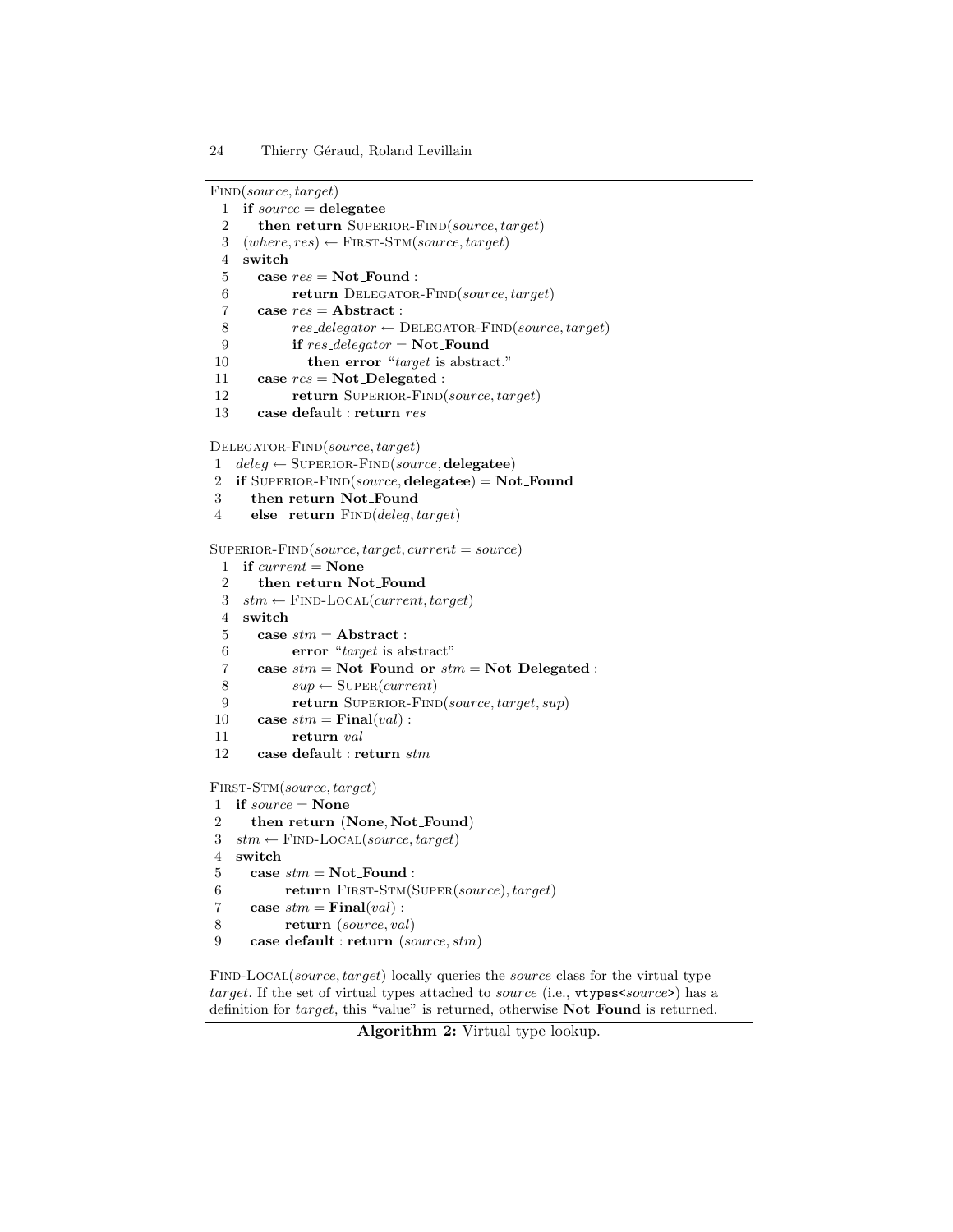```
Check(source, target)
 1 if source = None2 then return - Stop condition.
 3 stm \leftarrow \text{FIND-Local}(source, target)4 \, sup \leftarrow \text{SUPER}(source)5 switch
 6 case stm = Abstract :
 7 orig \leftarrow (source, Abstract)8 CHECK-NO-STM-DEFINED(orig, sup, target)
 9 case stm = \textbf{Final}(val):
10 CHECK-FINAL-STM(val)11 orig \leftarrow (source, val)12 CHECK-NO-FINAL-DEFINED(orig, sup, target)
13 case stm = Not\_Delegated:
14 orig \leftarrow (source, Not\_Delegated)15 CHECK-NO-FINAL-DEFINED(orig, sup, target)
16 case stm = Not\_Found:
17 — \text{Nothing.}18 case default :
19 \text{ori}_q \leftarrow (\text{source}, \text{stm})20 CHECK-NO-FINAL-DEFINED(orig, sup, target)
21
22 return Check(sup, target)
Check-No-Stm-Defined(orig, source, target)
1 if source = None
2 then return - Stop condition.
3 stm \leftarrow \text{LOCAL-FIND}(source, target)4 if stm \leftarrow \textbf{Not\_Found}5 then error "target re-declared abstract in orig."
6 else sup \leftarrow \text{Super}(source)7 CHECK-NO-STM-DEFINED(orig, sup, target)
Check-Final-Stm(source, target, stm)
1 if stm = Abstract
2 or stm = Final(val)3 or stm = Not\_Delegated4 or stm = Not-Found
5 then error "Ill-formed final vtype."
Check-No-Final-Defined(orig, source, target)
1 if source = None2 then return - Stop condition.
3 stm \leftarrow LOCAL-FIND(source, target)
4 if stm = Final(val)5 then error "Final vtype target redefined in orig."
6 else CHECK-NO-FINAL-DEFINED(orig, {\text{Super}}(source), target)
```
<span id="page-24-0"></span>Algorithm 3: Additional type-checking rules.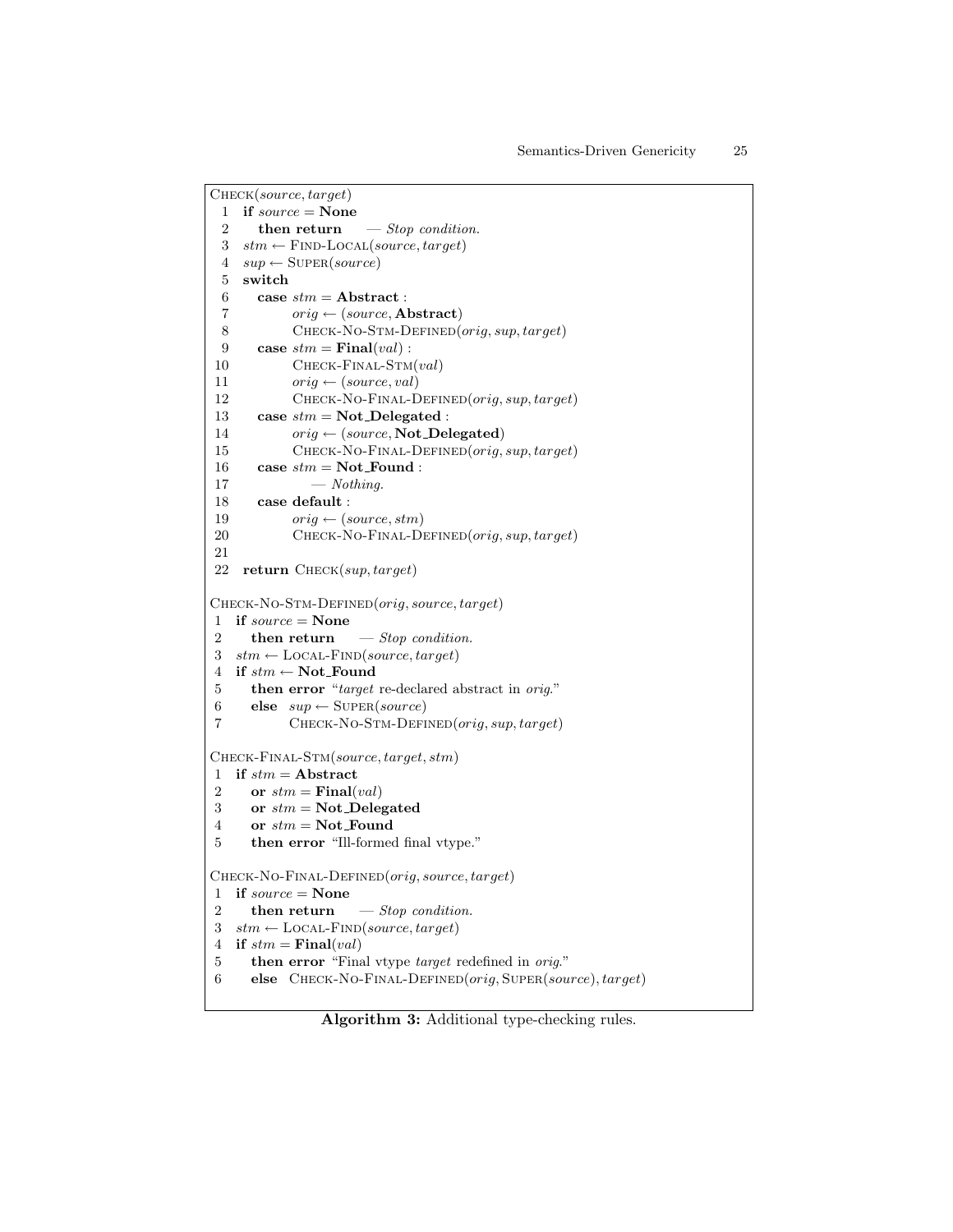# define stc\_typename (T) typedef stc\_type (Exact, T) T # define stc\_using (T) typedef typename super :: T T

stc type (source, target) and stc deferred (source, target) are macros performing the same task: they call the template metaprogramming algorithm Find and expand as the result of the lookup. However, the former also calls the Check algorithm [\(Algorithm 3\)](#page-24-0) to ensure the rules given above are followed. Because of the recursive nature of the approach, we cannot always perform all checks on virtual types (C++ compilers consider types coming across their own definition through successive type instantiations as empty, which would break our algorithms). Hence we use stc deferred in problematic cases (virtual type definitions, for instance).

### <span id="page-25-1"></span>4.4 Extensible inheritance

Scoop 2 features an extensible inheritance mechanism used to link the top classes of implementation hierarchies to the right abstractions. The entry point of this system is the class top<Exact>, which recursively inherits from the results of the static switch statements (selectors) tagged internal::selector<Exact,  $n$ , where n covers the first values of  $\mathbb{N}^*$ . The technique used is similar to generating scattered hierarchies (GenScatterHierachy) exposed in [\[23\]](#page-28-7).

# <span id="page-25-0"></span>5 Related Work

Many generic programming techniques have been invented to develop C++ libraries. First of all, traits [\[29\]](#page-28-13) have been widely used to attach properties and associated types to generic types, notably within the Standard Template Library [\[2\]](#page-27-1).

The idea of adding and checking constraints on the parameters of C++ templates with respect to a given contract (structural conformance, name conformance) is not new, and has led the way to the current work on future  $C++0x$ concepts [\[13\]](#page-27-12). McNamara and Smaragdakis have proposed a solution based on static interfaces [\[30\]](#page-28-14). Siek and Lumsdaine have formalized the principle of concept checking [\[16\]](#page-28-0) within the Boost Concept Check Library (BCCL). Building on similar metaprogramming techniques, a new form of concept-based polymorphism can be obtained [\[17\]](#page-28-1). One of the advantages of these solutions is that they require no language extension, and can therefore be applied under the form of portable libraries with C++ compilers conforming to the 2003 ISO/IEC standard. Many of them will be superseded by the use of reified concept features in the forthcoming C++ standard.

As a matter of fact, several of these techniques are used within the Olena project: traits serve to define properties (although querying their value requires a non-trivial metaprogramming algorithm); Static interfaces and concept-checking are part of Scoop 2 thanks to the Generalized Curiously Recurring Template Pattern.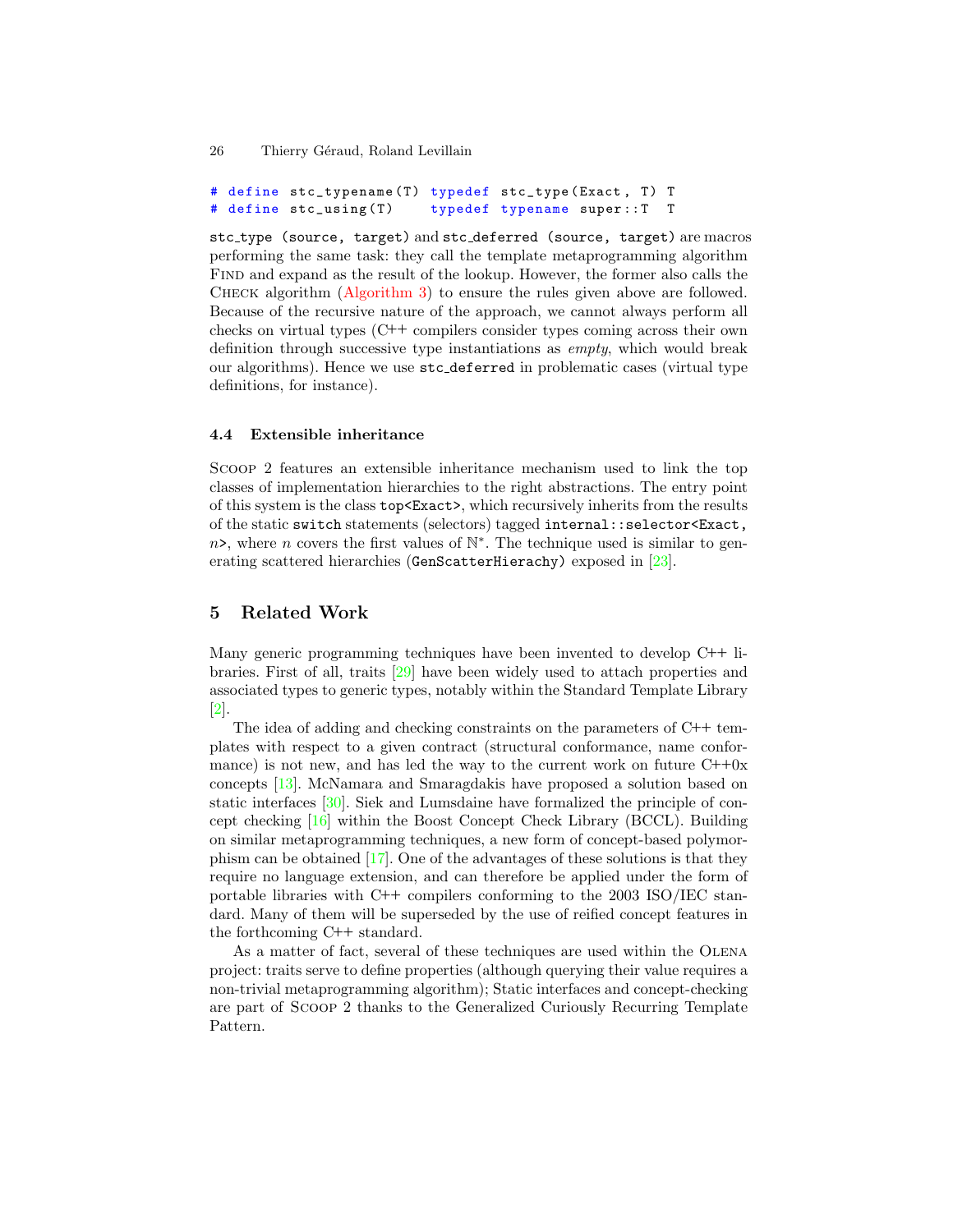Static introspection is a technique implemented in METALIC and used by STATIC to retrieve properties. Zólyomi and Porkoláb have described a framework providing these services (among others) as part of a C++ library [\[28\]](#page-28-12).

Last, the extensible inheritance in STATIC is based on a technique similar to the typelists described by Alexandrescu in [\[23\]](#page-28-7) and which has proved to be useful to design recursively-defined class hierarchies [\[31\]](#page-28-15).

Several existing libraries have proposed solutions to express type transformations [\[2](#page-27-1)[,32](#page-28-16)[,6\]](#page-27-5). However, all these approaches create types whose interfaces are limited to a known abstraction, and do not handle the specificity of the original type if it conformed to a subabstraction.

# <span id="page-26-0"></span>6 Conclusion

We have presented an extended generic programming paradigm (Scoop 2), allowing library designers to express generic type transformations called morphers. The paradigm relies on the presence of semantically-enhanced data types thanks to properties expressed as virtual types in implementation classes. These properties are used to connect concrete classes to the abstractions they model. As abstractions are expressed as actual C++ classes, they can provide implementations as well, based on the nature of the object, thanks to a delegation mechanism which is part of the paradigm.

Scoop 2 is intended for designers of new libraries; it might not be easy to adapt to existing libraries, though the task can be achieved by wrapping existing classes. Indeed, we have successfully applied this approach on a small subset of the standard C++ library.

We provide a software component to help users design their libraries using SCOOP 2 and reify idioms of the paradigm, STATIC. This component has been conceived in the context of the Olena project. We are working on providing syntactic sugar for the constructs of the paradigm using a language masking the verbosity of the C++ templates; however, we don't want to make this extra language mandatory, and we will keep STATIC as a pure  $C++$  project, since library-based language extensions are generally less costly and more sustainable than domain-specific languages [\[33\]](#page-28-17).

We ran our tests using the GNU  $C++$  Compiler (GCC) version 4.1 on Debian GNU/Linux, and we are working on porting Static to other configurations, notably using the Intel C++ Compiler (ICC). The paradigm itself is expressed solely using C++03 constructs. We have conducted some experiments with the ConceptGCC compiler  $[34]$  to check whether SCOOP 2 can benefit from C++0x new features, but the compiler did not properly support mixing inheritance and where-clauses at that time.

### Acknowledgments

We thank Alexandre Duret-Lutz, Olivier Gaça, Maxime van Noppen, Benoît Sigoure and Didier Verna for their proofreading and comments.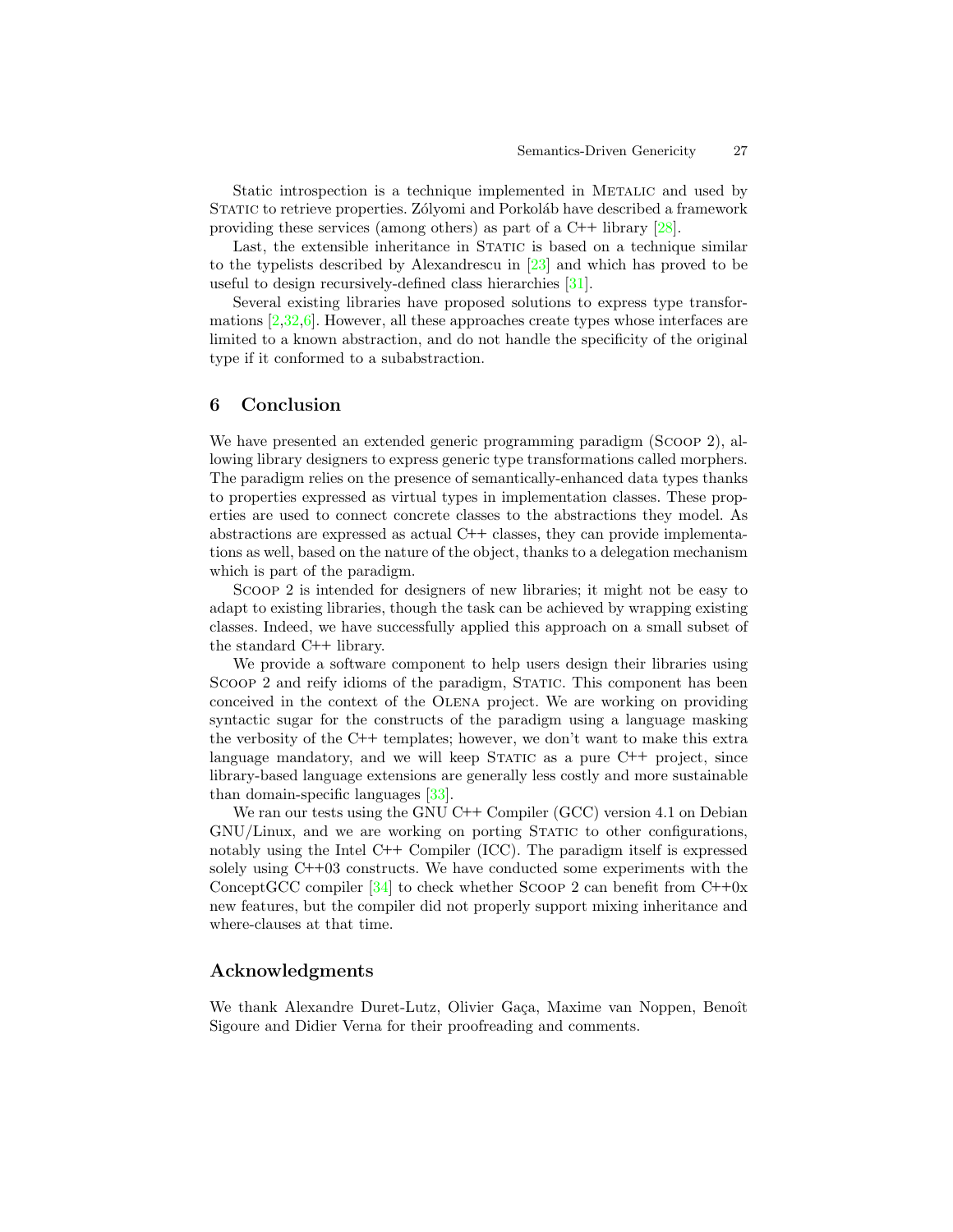## References

- <span id="page-27-0"></span>1. ISO/IEC: ISO/IEC 14882:2003 (e). Programming languages — C++ (2003)
- <span id="page-27-1"></span>2. Stepanov, A., Lee, M., Musser, D.: The C++ Standard Template Library. Prentice-Hall (2000)
- <span id="page-27-2"></span>3. Project, T.B.: Boost C++ libraries. <http://www.boost.org/> (2008)
- <span id="page-27-3"></span>4. Siek, J.G., Lumsdaine, A.: The Matrix Template Library: A generic programming approach to high performance numerical linear algebra. In: International Symposium on Computing in Object-Oriented Parallel Environments. Number 1505 in Lecture Notes in Computer Science (1998) 59–70
- <span id="page-27-4"></span>5. The Cgal Project: Cgal, Computational Geometry Algorithms Library (2008) <http://www.cgal.org>.
- <span id="page-27-5"></span>6. Abrahams, D., Siek, J.G.: Policy adaptors and the Boost Iterator Adaptor Library. In: Second Workshop on C++ Template Programming. (October 2001)
- <span id="page-27-6"></span>7. Burrus, N., Duret-Lutz, A., G´eraud, Th., Lesage, D., Poss, R.: A static C++ object-oriented programming (SCOOP) paradigm mixing benefits of traditional OOP and generic programming. In: Proceedings of the Workshop on Multiple Paradigm with Object-Oriented Languages (MPOOL), Anaheim, CA, USA (October 2003)
- <span id="page-27-7"></span>8. Duret-Lutz, A.: Olena: a component-based platform for image processing, mixing generic, generative and OO programming. In: Proceedings of the 2nd International Symposium on Generative and Component-Based Software Engineering (GCSE)—Young Researchers Workshop; published in "Net.ObjectDays2000", Erfurt, Germany (October 2000) 653–659
- <span id="page-27-8"></span>9. Géraud, Th.: Advanced static object-oriented programming features: A sequel to SCOOP. [http://www.lrde.epita.fr/people/theo/pub/olena/olena-06-jan.](http://www.lrde.epita.fr/people/theo/pub/olena/olena-06-jan.pdf) [pdf](http://www.lrde.epita.fr/people/theo/pub/olena/olena-06-jan.pdf) (January 2006)
- <span id="page-27-9"></span>10. Lombardy, S., R´egis-Gianas, Y., Sakarovitch, J.: Introducing Vaucanson. Theoretical Computer Science 328 (November 2004) 77–96
- <span id="page-27-10"></span>11. Claveirole, Th., Lombardy, S., O'Connor, S., Pouchet, L.N., Sakarovitch, J.: Inside Vaucanson. In Springer-Verlag, ed.: Proceedings of Implementation and Application of Automata, 10th International Conference (CIAA). Volume 3845 of Lecture Notes in Computer Science Series., Sophia Antipolis, France (June 2005) 117–128
- <span id="page-27-11"></span>12. Siek, J.G., Lee, L.Q., Lumsdaine, A.: The Boost Graph Library: User Guide and Reference Manual. 1st edn. C++ In-Depth Series. Addison Wesley Professional (December 2001)
- <span id="page-27-12"></span>13. Gregor, D., Järvi, J., Siek, J., Stroustrup, B., Reis, G.D., Lumsdaine, A.: Concepts: Linguistic support for generic programming in C++. In: Proceedings of the 2006 ACM SIGPLAN Conference on Object-Oriented Programming, Systems, Languages, and Applications (OOPSLA), ACM Press (October 2006) 291–310
- <span id="page-27-13"></span>14. Garcia, R., Järvi, J., Lumsdaine, A., Siek, J.G., Willcock, J.: A comparative study of language support for generic programming. In: Proceedings of the 18th annual ACM SIGPLAN Conference on Object-Oriented Programing, Systems, Languages, And Applications (OOPSLA), New York, NY, USA, ACM Press (2003) 115–134
- <span id="page-27-14"></span>15. Järvi, J., Gregor, D., Willcock, J., Lumsdaine, A., Siek, J.: Algorithm specialization in generic programming: challenges of constrained generics in C++. In: Proceedings of the 2006 ACM SIGPLAN Conference on Programming Language Design and Implementation (PLDI), Ottawa, Ontario, Canada, ACM Press (June 2006) 272– 282